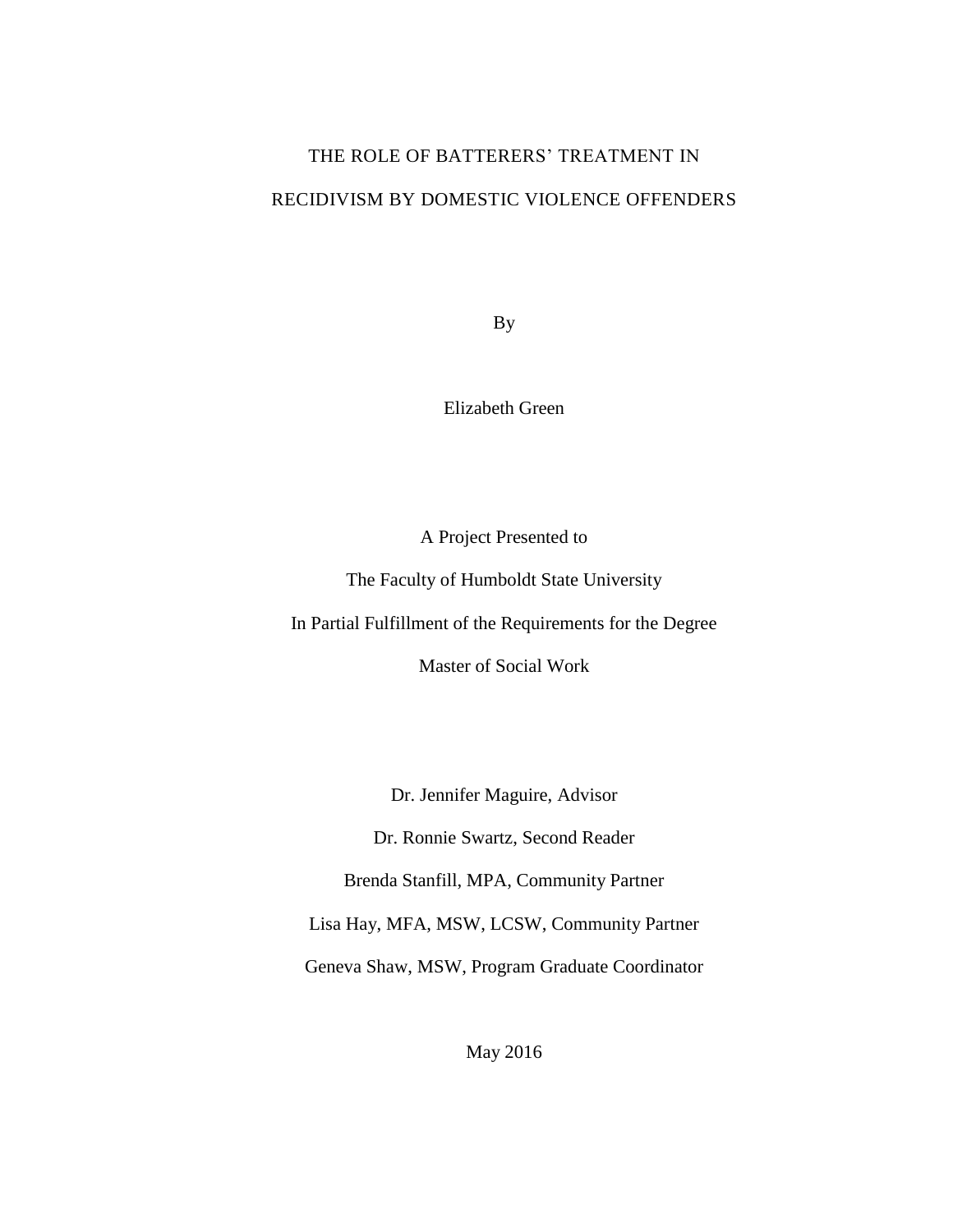#### **Abstract**

# <span id="page-1-0"></span>THE ROLE OF BATTERER'S TREATMENT IN RECIDIVISM BY DOMESTIC VIOLENCE OFFENDERS

#### Elizabeth Green

In this study I examined the role of a batterers' treatment program relative to other factors that influence the likelihood that a domestic violence offender will be arrested for further violence. Then I looked at factors that best predicted attrition from the program. I sampled 101 program participants from the men who did intakes in one batterers' program in Alaska. Using Random Forest, I modeled recidivism (re-arrest for violent offences after last contact with the program) and attrition (dropping out during the program) using 27 factors known to be correlated with domestic violence.

Of the men who completed the batterers' intervention program, 20% went on to be arrested for a violent crime, compared to 41% of those who did not complete. The recidivism model was able to correctly predict re-offense 60% of the time. The top predictors in this model were the number of days since last contact with the program, whether the participant had committed any violent offenses during the program, and whether the participant had completed the program. The fact that program completion and attendance variables out-performed the rest of the 27 predictors found in the literature to relate to recidivism provides evidence in support of the effectiveness of the program.

ii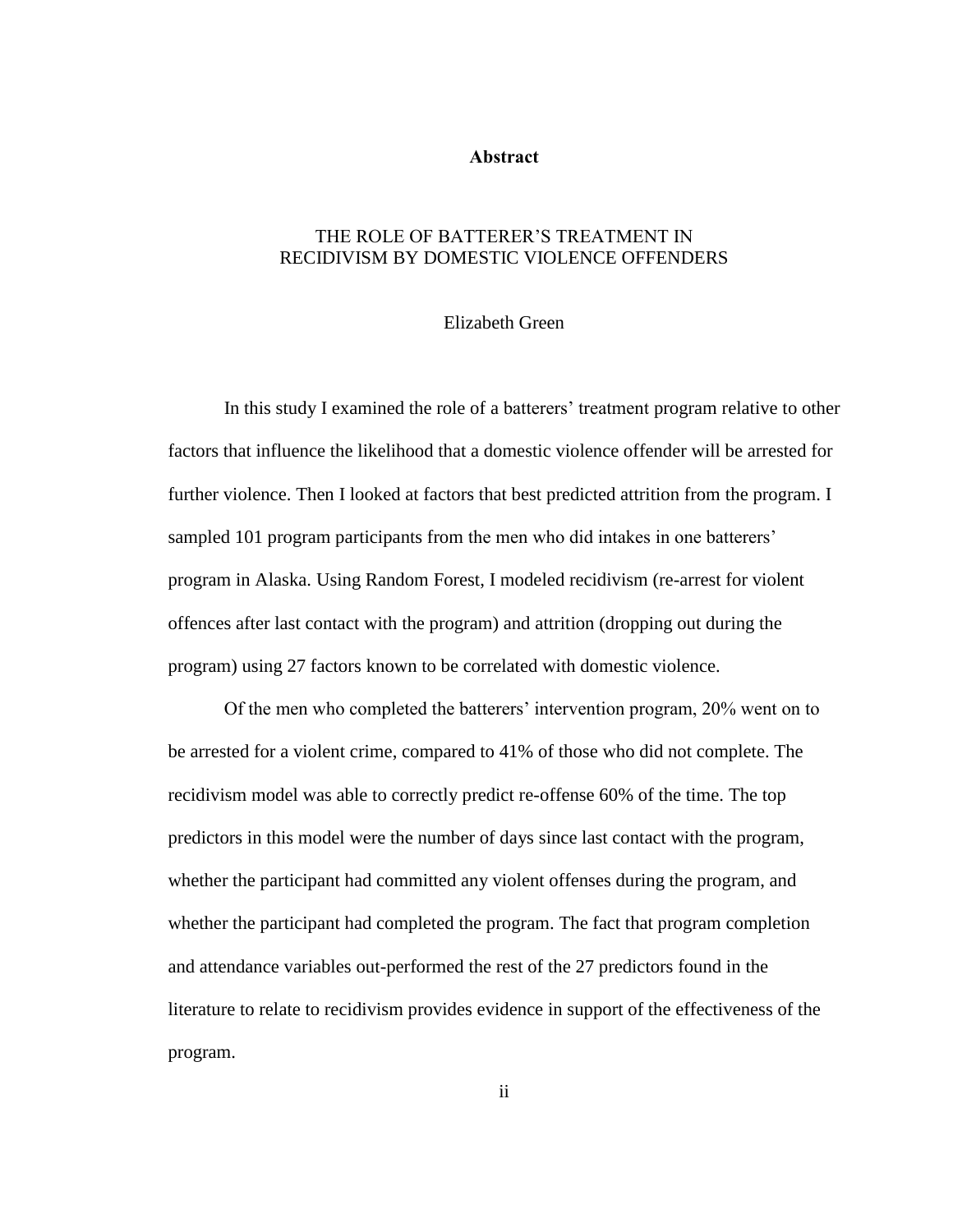The attrition model classified program completion correctly 68% of the time. The top predictor that someone would drop out was race (particularly AK Natives), followed by whether the client was abused as a child, the number of prior offences on their record, and the charges for which they were ordered to the program. This model can be used to inform program efforts to increase retention by targeting interventions targeted to those at highest risk of dropping out and by improving cultural responsiveness.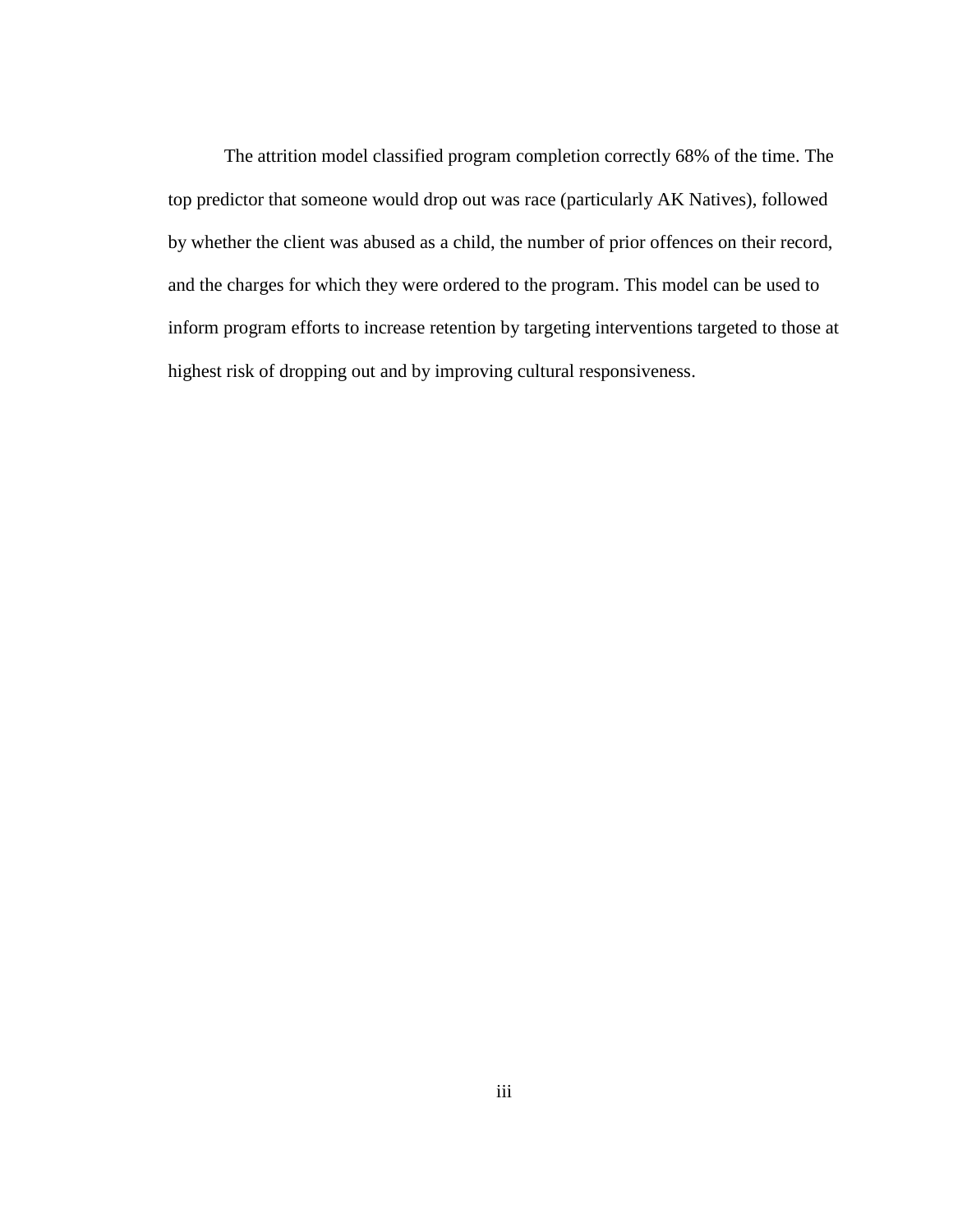#### **Acknowledgements**

<span id="page-3-0"></span>I would like to acknowledge the guidance and support of my Master's Project Committee: Dr. Jen Maguire, Dr. Ronnie Swartz, Brenda Stanfill, and Lisa Hay. Each of these people contributed to the conception, development, and presentation of this project. I would also like to acknowledge the batterers' treatment program participants whose experiences inform this analysis, and the victims who were hurt by their violence. The numbers described here reflect the lives of people who have been affected by violence, and of men who have come to the program in an effort to better their lives for themselves and their families. I hope that this work contributes to increased efficacy in providing services to people who seek to find alternatives to violence and to break the cycle of violence and abuse in their lives.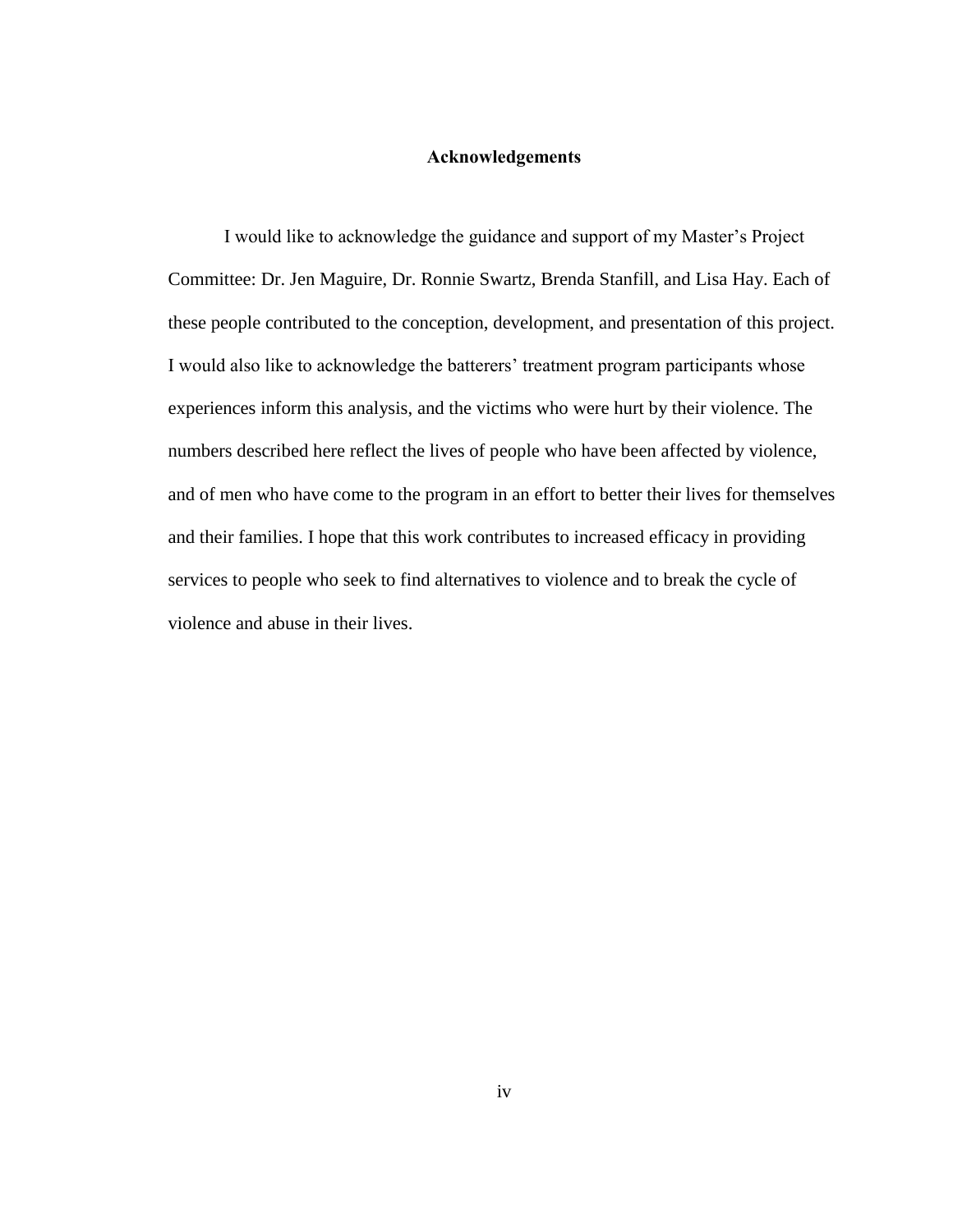# **Table of Contents**

| 16 |
|----|
|    |
| 22 |
| 22 |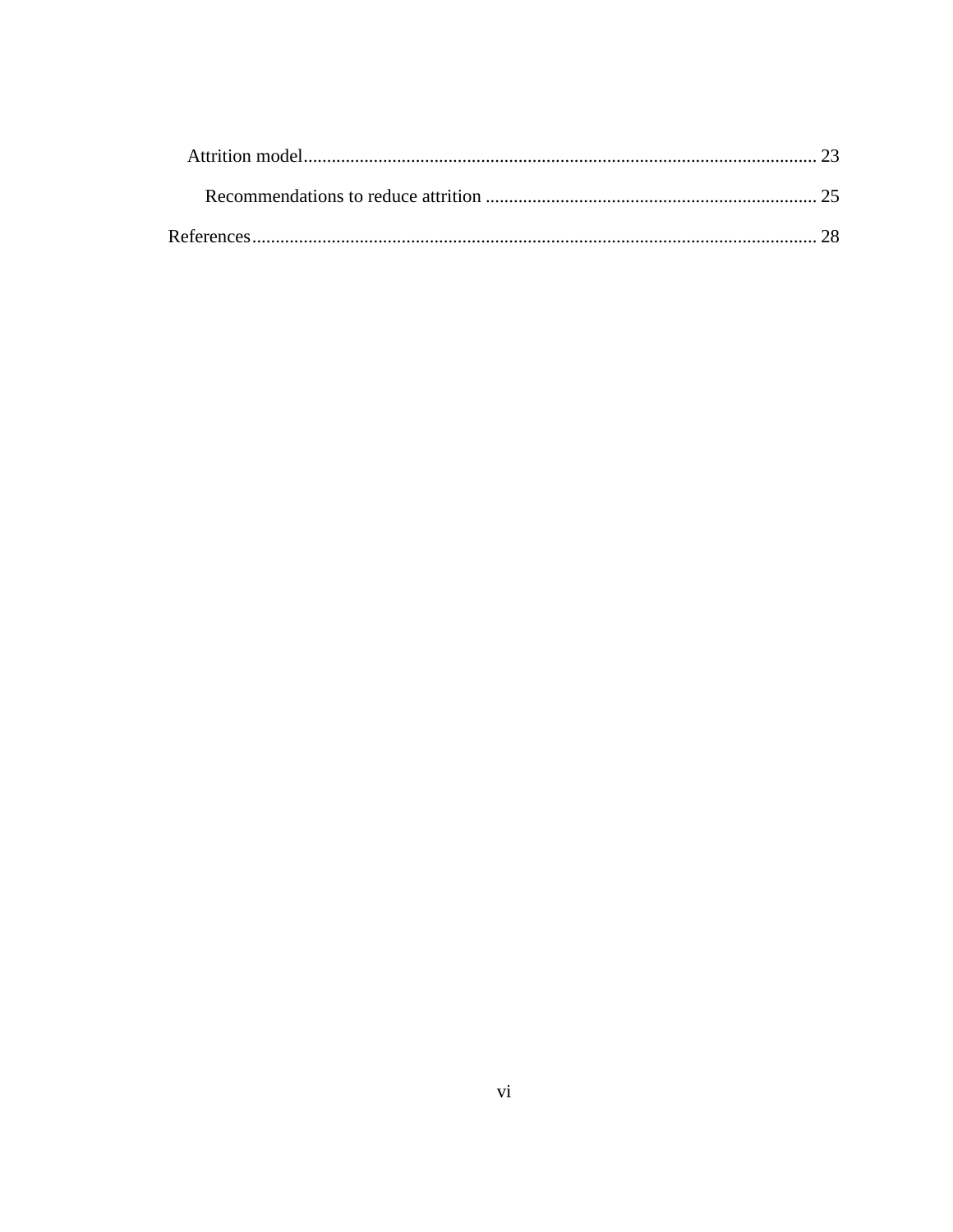# **List of Figures**

<span id="page-6-0"></span>

| Figure 1. Top factors predicting whether or not a program participant would commit        |  |
|-------------------------------------------------------------------------------------------|--|
| Figure 2. Partial effects of top predictors on model of whether program participants      |  |
| Figure 3. Top predictors in the model that predicted attrition from the batterers'        |  |
| Figure 4. Partial plots of the effects of top predictors for the model prediction program |  |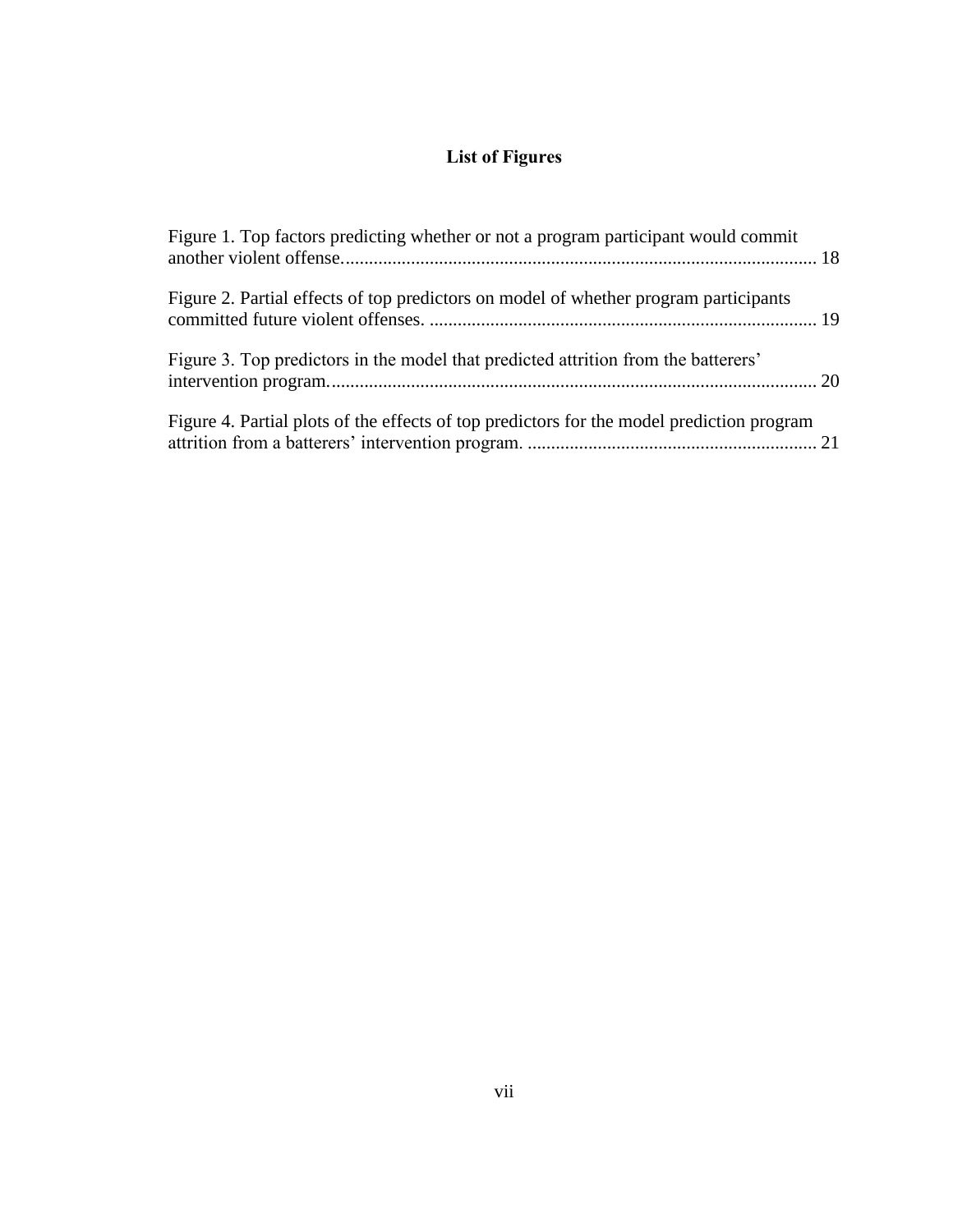## **Introduction**

<span id="page-7-0"></span>Most states mandate domestic violence offenders to some form of batterers' intervention, often at great cost of money and time. There is disagreement in the field of batterers' intervention over what approach is best and over whether any approach actually works to reduce the likelihood that an individual who has used violence in relationships will continue to be abusive (Dutton & Corvo, 2006; Dutton & Corvo, 2007; Gondolf, 2007; Lehmann & Simmons, 2009).

I examined one of the state-approved alternatives to violence programs in Alaska. Many people who commit violent crimes are ordered to attend an alternatives to violence program, but there is question at the state and local level about how effective this program is at making our communities safer. This uncertainty influences referrals by the court and funding by the state. This study is the first to attempt to assess the influence of this program on domestic violence recidivism of program participants.

In the State of Alaska, 48% of women report having been the victims of intimate partner violence (IPV), 37% of sexual violence, and 59% of women report having experienced either IPV, sexual violence, or both (Rosay, 2015). The rates of sexual violence in Anchorage and Fairbanks, two of Alaska's three largest cities, are more than twice the national average for metropolitan areas (Casserly, 2012), with 30% of women in Anchorage reporting an experience of sexual violence in their lifetimes, and 32% of women in the Fairbanks North Star Borough reporting sexual violence (Rosay, 2015).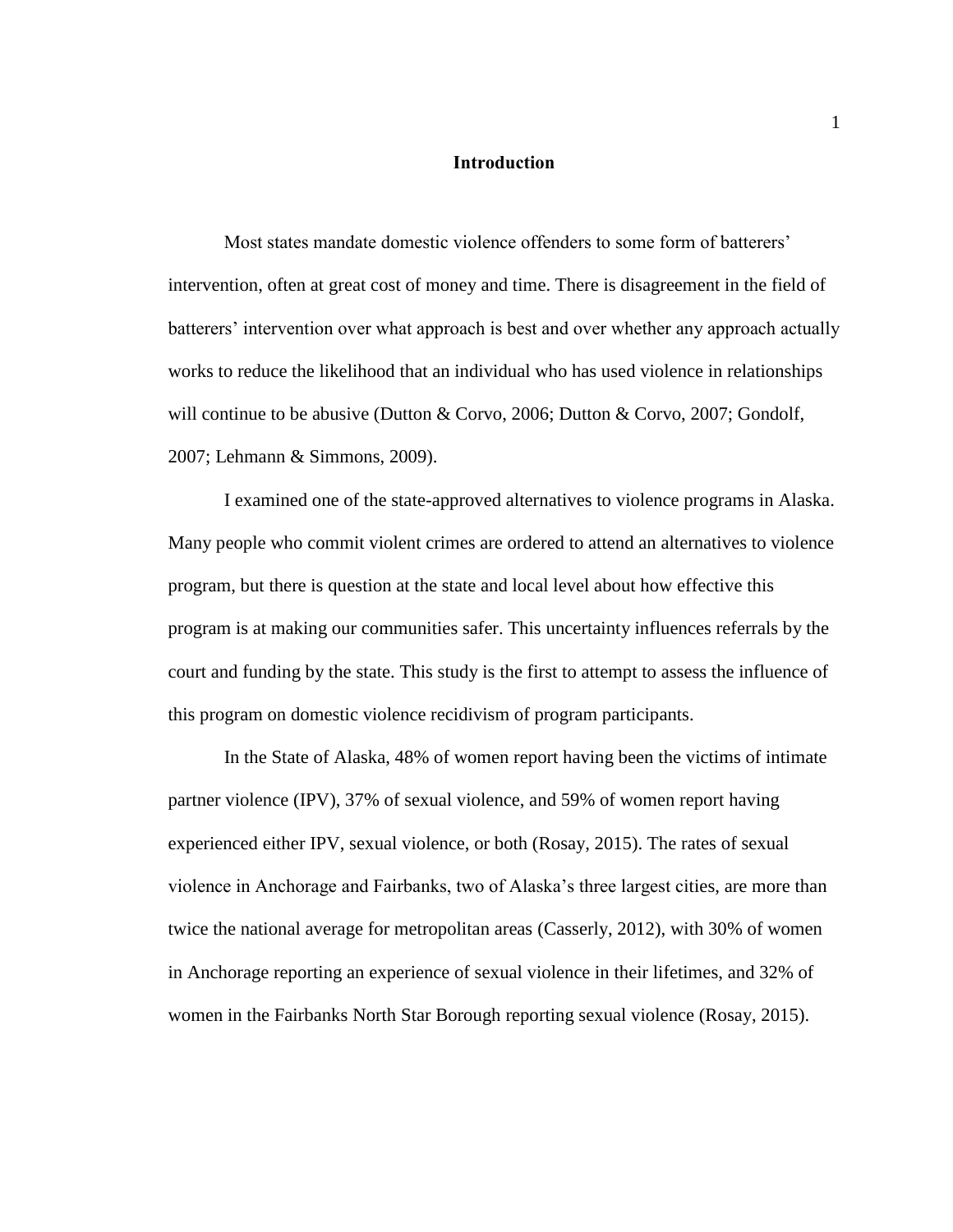These numbers contribute to these two cities being considered two of the three most dangerous cities in the U.S. for women (Casserly, 2012).

The program I assessed does not adhere to either of the two major models of batterers' intervention, the Duluth Model or the therapeutic model (Dutton & Corvo, 2006, 2007; Gondolf, 2007; Lehmann & Simmons, 2009). Rather, like most current batterers' programs, this unique curriculum incorporates elements of the feministcognitive-behavioral Duluth Model and the more diverse and flexible therapeutic models of batterers' intervention (Lehmann & Simmons, 2009; Tolman & Edleson, 1995). Like many programs, it incorporates skills training, cognitive-behavioral approaches, gender role re-socialization, building awareness of control tactics, and recognition of childhood trauma that may influence adult violence (Saunders, 2008). The curriculum has been developed by the director, a licensed clinical social worker, over her 20 years of working in batterers' intervention, incorporating lessons from the literature of batterers' intervention and from her own experience. With this approach the program attempts to reach as many people as possible and to support them to successfully complete the program and reduce the use of violence in their lives.

Many people have reviewed the efficacy of various batterers' intervention programs (Babcock, Green, & Robie, 2004; Bennett, Stoops, Call, & Flett, 2007; Gondolf, 2004; Labriola, Rempel, & Davis, 2005; Lehmann & Simmons, 2009). Regardless of the model used (Duluth Model or therapeutic models), effect sizes have been small or non-existent (Babcock et al., 2004; Bennett et al., 2007; Gondolf, 2004; Labriol et al., 2005; Lehmann & Simmons, 2009). Further, it is difficult to interpret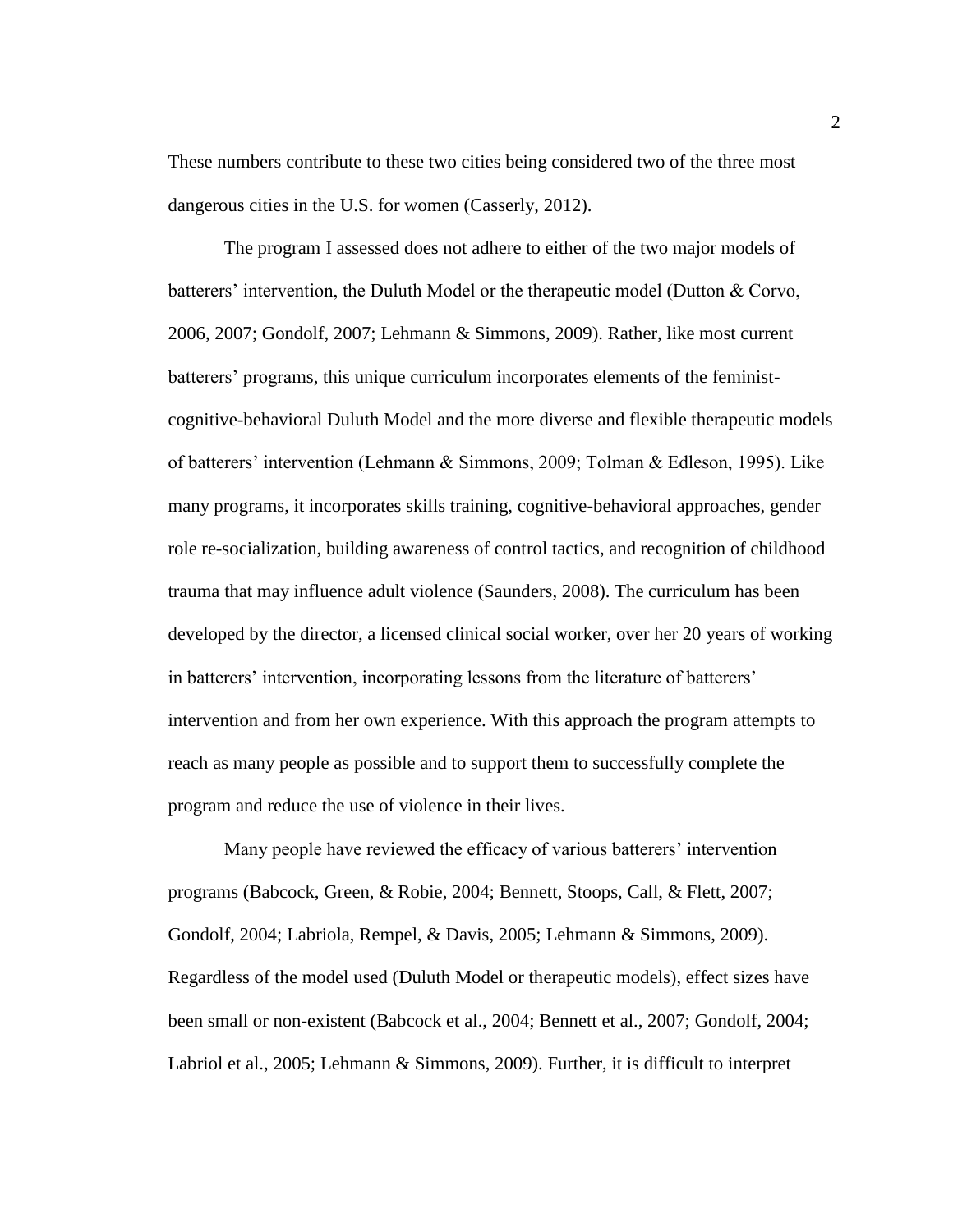results, as true randomized controlled studies are rare (Gondolf, 2004; Labriola et al., 2005; Lehmann & Simmons, 2009).

The current study, like many previous studies, is descriptive rather than experimental. This approach was chosen because a true randomized control trial was not possible, and a quasi-experimental study design would overestimate the efficacy of the program if men who are more likely to comply with the court order and complete the program are also inherently less likely to re-offend (Babcock & Steiner, 1999; Cadsky, Hanson, Crawford, & Lalonde, 1996; Feder & Wilson, 2005; Gondolf, 1997). However, it is possible to make inferences about likelihood of re-offense, what factors are the best predictors of re-offense, and how program completion or attendance rank among these predictors.

Estimates indicate that 40-66% of program participants drop out of batterers' intervention programs (Babcock & Steiner, 1999; Olver, Stockdale, & Wormith, 2011), so it is valuable to look at the characteristics that put a person at risk of failing to complete the program. A strength of the current study is the examination of personal characteristics as they relate to likelihood to complete the program and likelihood to commit future violent offenses. This information will be useful in selecting the best treatment approach, as treatment can be targeted to more effectively reach those program participants who are at higher risk of dropping out or re-offending (Cadsky et al., 1996; Olver et al., 2011). By identifying the issues that correlate with failure to complete the program or likelihood to re-offend, we can focus on those additional supports that will most improve the program.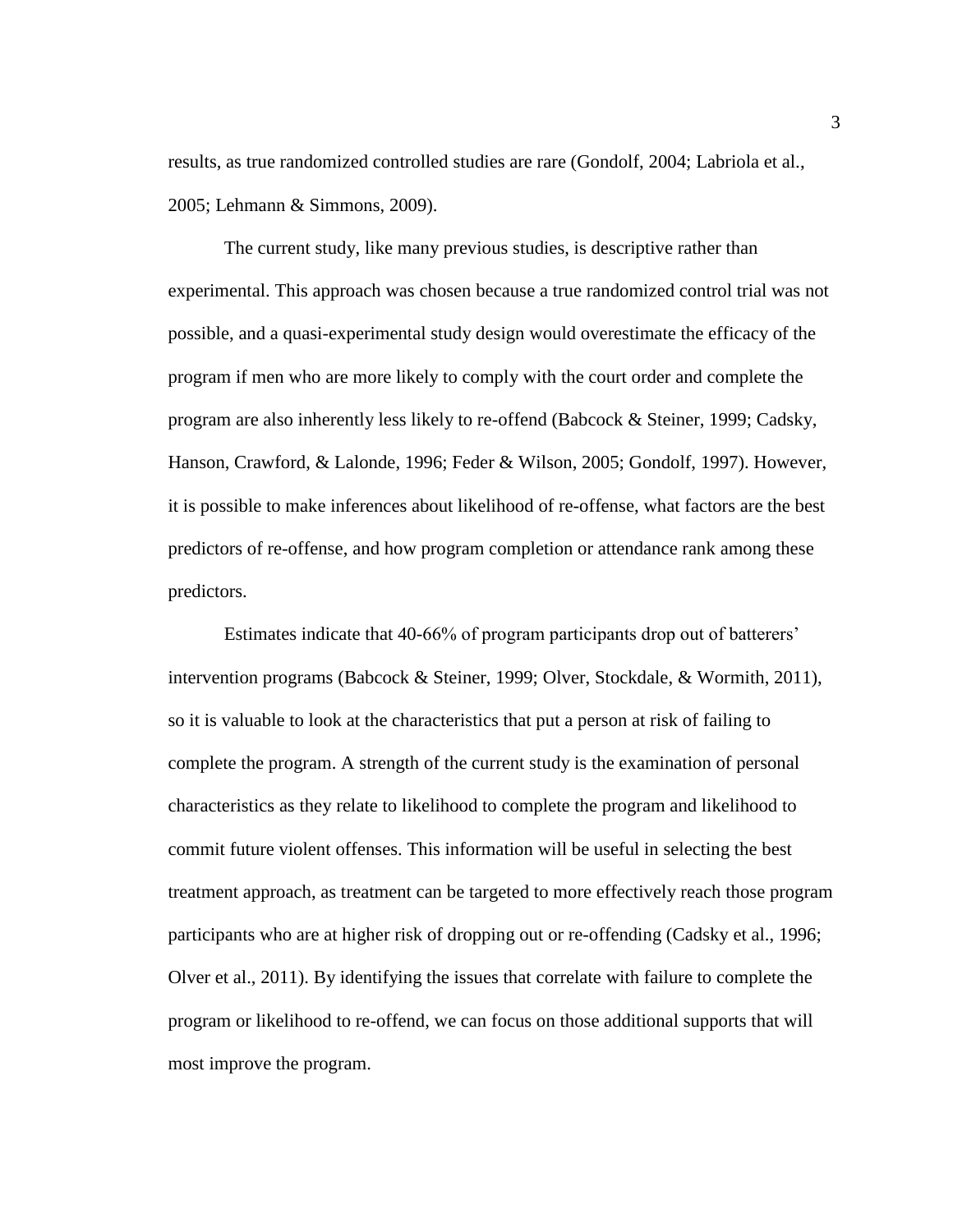#### <span id="page-10-0"></span>**Researcher positionality**

I come to this project as an employee of this program for the past two years. Prior to my work with domestic violence offenders, I worked for almost six years with domestic violence survivors in an emergency shelter and transitional living program. Because of my work experience, I am acutely aware of the safety issues faced by survivors of domestic violence, and have experience with the implementation of batterers' intervention in practice. As a member of the community, I am also very concerned with the extremely high rates of violence against women in our community and am personally committed to making our community safer. My interest in this project is in supporting the batterers' program to be as effective as possible, and to provide concrete evidence to inform decisions by funders at the state level and by the court system as they make referrals. I have taken steps to be accountable to my community by including both the director of the batterers' program and the executive director of the local domestic violence victims' services agency on my committee, so that they are both intimately involved in the development of this project and the interpretation and use of the results. This work is done with utmost respect to the men who have been through the program and whose life experiences inform this analysis. Their experience makes possible this analysis which hopefully will improve services to future program participants, so that more families will experience healing and find ways to move forward free of violence and abuse in their homes.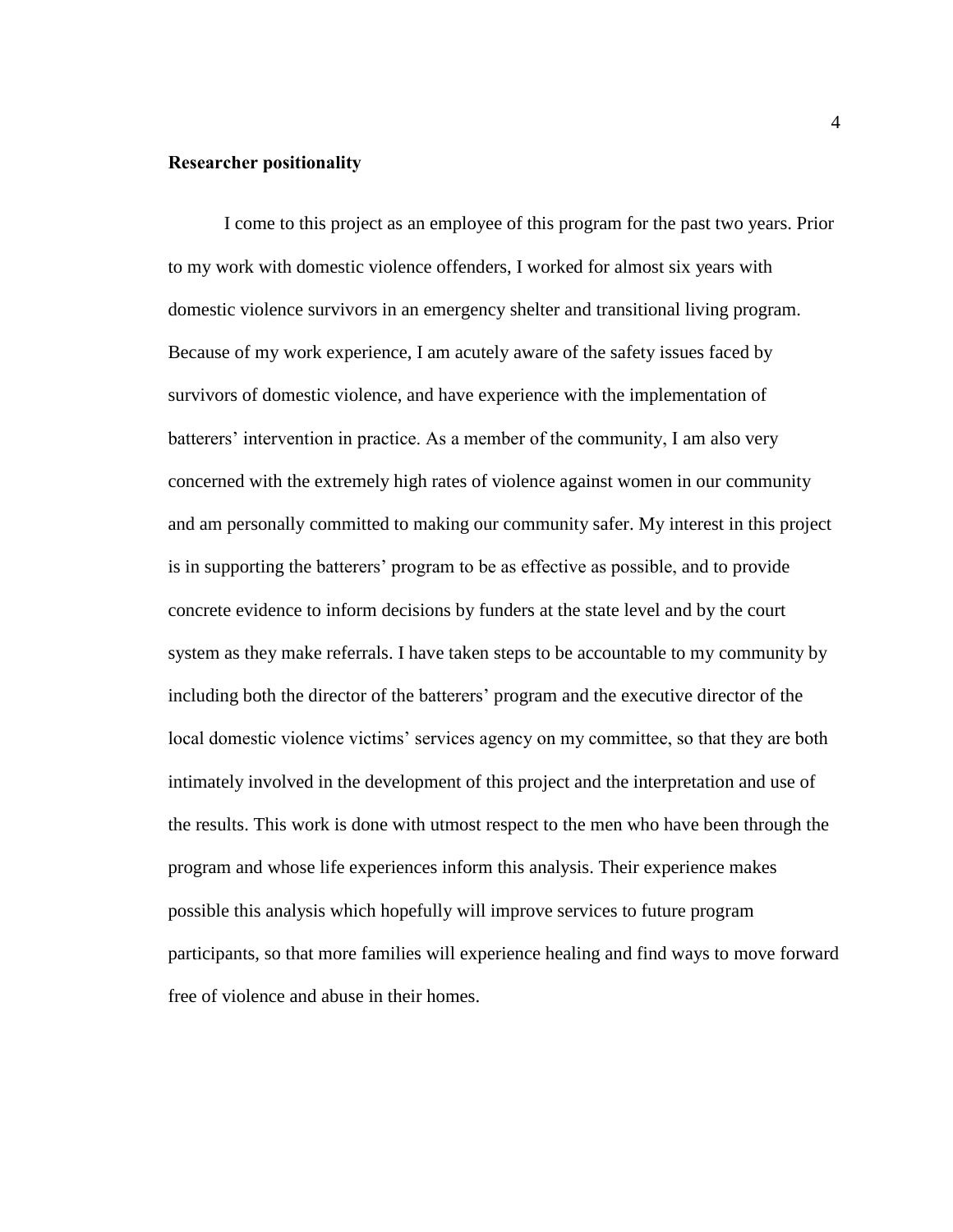# <span id="page-11-0"></span>**Models of batterers' intervention**

There are two major models for batterers' treatment programs. The original model is called the Duluth Model after the Domestic Abuse Intervention Program that pioneered it in Duluth, Minnesota. This model uses an educational approach in all-male groups to challenge belief systems that support gendered power dynamics (Pence & Paymar, 1993). The Duluth Model does not consider domestic violence to be a sign or symptom of mental illness and therefore is educational rather than therapeutic (Pence & Paymar, 1993). Feminist principles are integrated into a cognitive behavioral approach that identifies and challenges beliefs that support male power over women, and therefore gendered violence (Pence & Paymar, 1993). The Duluth Model relies on confrontation of abusive beliefs and behaviors and re-education with prosocial beliefs and new skills to bring about change (Pence & Paymar, 1993). Acts of violence revealed in the group are reported to the court system (Pence & Paymar, 1993). This model centers batterers' intervention groups in a Coordinated Community Response that includes cooperation between law enforcement, the district attorney's office, the court system, and courtmandated group programs, which work together to hold offenders accountable and promote changed behaviors (Pence & Paymar, 1993). This is the dominant model to which other intervention approaches are typically compared (Lehmann & Simmons, 2009).

A second generation of therapeutic batterers' programs has developed over time. This is in response both to questions about the efficacy of the Duluth Model in preventing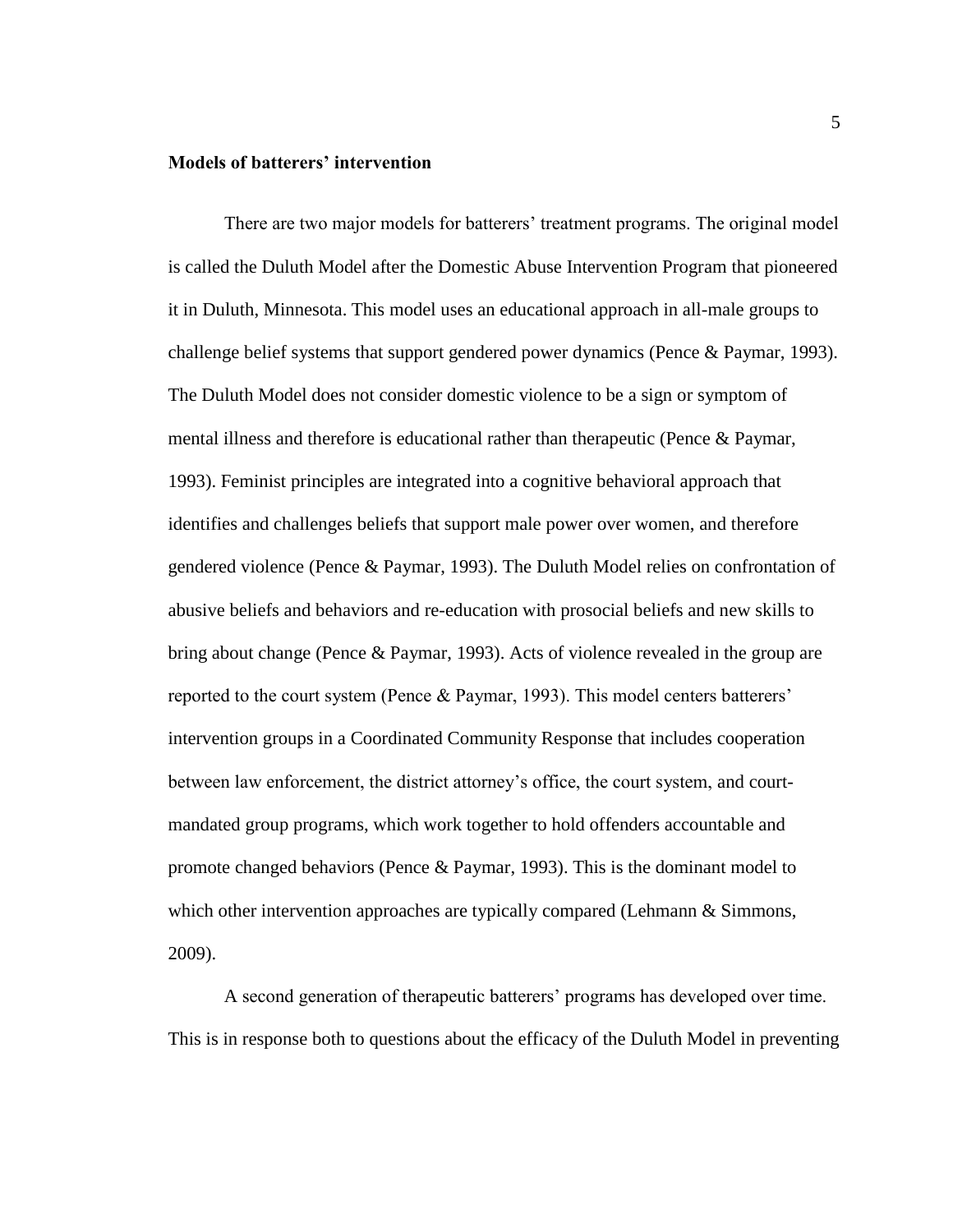future violence, and in ideological challenges to the gendered analysis that underpin the model's interpretation of the causes of domestic violence (Dutton & Corvo, 2006; Dutton & Corvo, 2007; Gondolf, 2007; Lehmann & Simmons, 2009). There are a variety of therapeutic approaches being practiced in batterers' treatment programs, including Solution-Focused Brief Therapy (Lee, Uken, & Sebold, 2009), Motivational Interviewing (Dia, Simmons, Oliver, & Cooper, 2009), Narrative Therapy (Augusta-Scott, 2009), Cognitive-Behavioral Therapy (Eckhardt & Schram, 2009; Hamberger, 1997; Saunders, 1996), the Broaden-and-Build Theory of Positive Emotions (Garland & Fredrickson, 2009), the Good Lives Model (Langlands, Ward, & Gilchrist, 2009), conjoint groups (including the batterer and victim in group together) (Dunford, 2000; Stith, Rosen, McCollum, & Thomsen, 2004), Supportive Group Therapy (Morrell, Elliott, Murphy, & Taft, 2003), Dialectical Behavioral Therapy (Fruzzetti & Levensky, 2000), and couples therapy (Stith et al., 2004). These models emphasize a therapeutic relationship between the facilitator and the client, and attempt to bring research on therapeutic approaches that have succeeded in other areas of therapeutic intervention to bear on the issue of intimate partner violence (Lehmann & Simmons, 2009). Most therapeutic batterers' programs utilize a group format; a review of programs reported that 5% of the programs they examined offered individual therapy and 13% offered couples therapy (Saunders, 2008).

While a variety of approaches to intervention with people who use violence are being utilized, no particular approach has emerged as most effective in reducing future violence (Babcock et al., 2004; Gondolf, 2004; Labriola et al., 2005; Lehmann &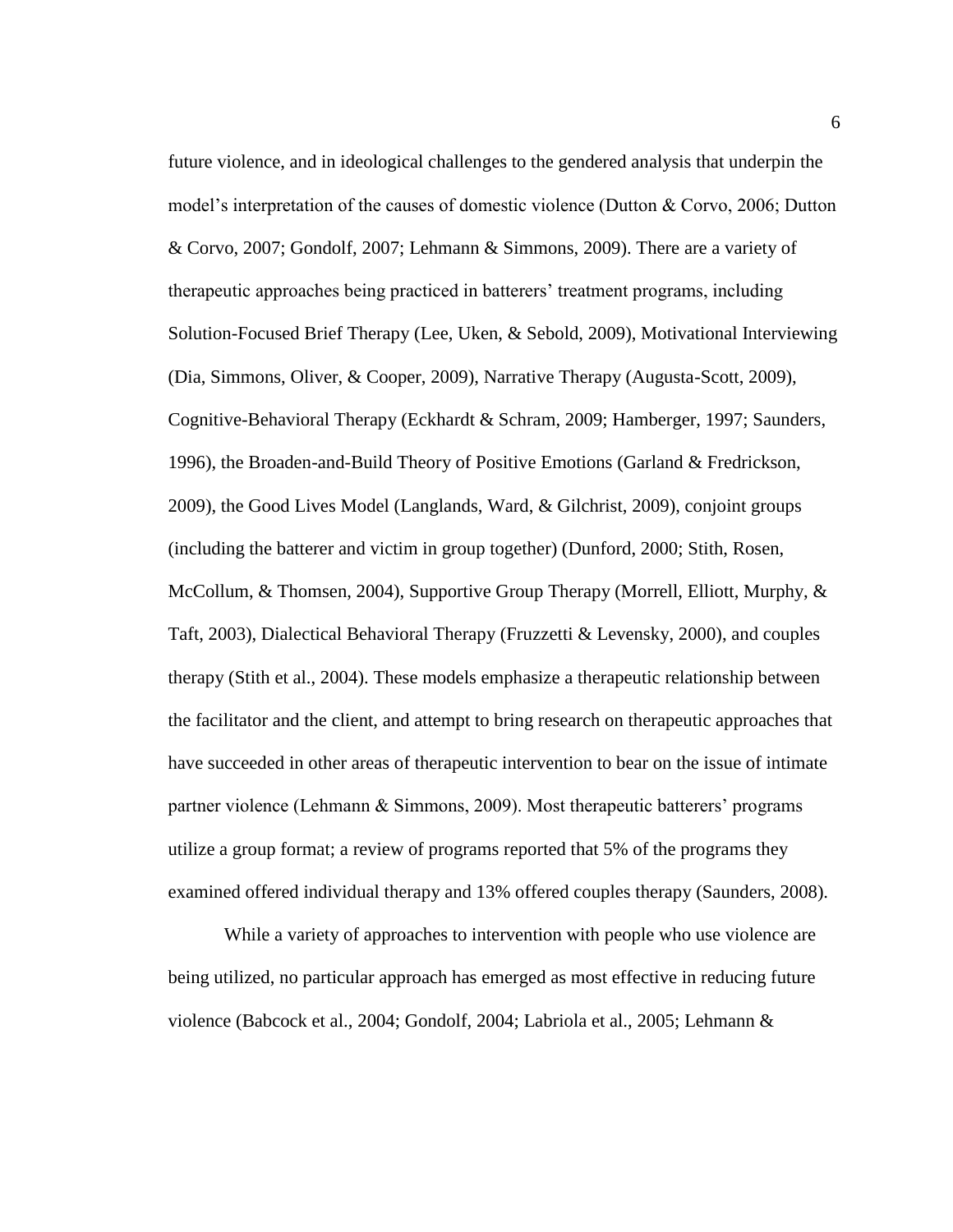Simmons, 2009; Saunders, 1996). Studies have not provided clear evidence whether batterers' treatment reduces recidivism.

#### <span id="page-13-0"></span>**Efficacy of batterers' treatment programs**

Meta-analyses have quantitatively summarized the findings of a selection of the most rigorous studies of batterer treatment program effectiveness. Babcock and coauthors (2004) analyzed the results of five randomized trials and 17 quasi-experimental studies with no true controls. They found that batterers' intervention programs based on the Duluth Model reduce recidivism, with small effects, estimating a 5% reduction in violence could be attributed to the batterers' intervention programs.

Feder and Wilson (2005) also reviewed the same five randomized trials, but they included only quasi-experimental studies that used matched-group or statistical controls for differences between their comparison groups. They found a moderate effect of batterers' treatment on re-arrest, but using reports by victims of re-offense, there was no treatment effect. Further, they found a small harmful effect of treatment in quasiexperimental studies that used a no-treatment comparison. There was a large positive treatment effect demonstrated in quasi-experimental studies using people who dropped out of treatment for the comparison group. Because this result was so different from the results of more rigorous studies, the authors suggest that this raises concerns that many quasi-experimental studies have over-estimated the effectiveness of batterers' treatment programs.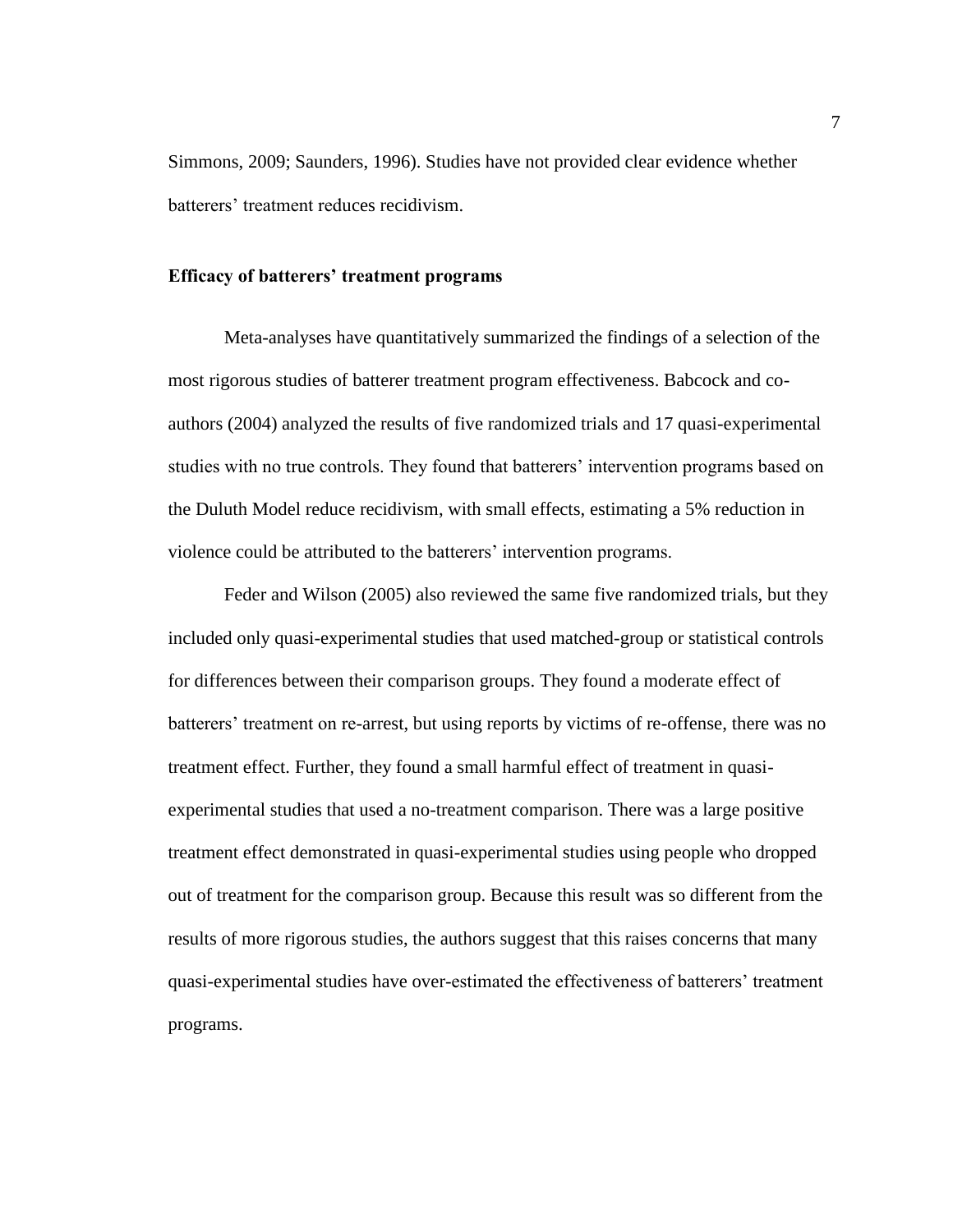There are a few published randomized control trials that have studied the efficacy of batterer's treatment programs. The most rigorous is likely the study by Dunford (2000). In this study of men in the Navy who committed domestic violence offenses, Dunford randomly assigned more than 800 couples to one of four groups: a men's treatment group (CBT-based with teaching elements focused on gendered violence), conjoint groups (same curriculum), rigorous monitoring (individual counseling with monthly victim safety checks), or control (safety planning with victims only). After a period of one year of treatment and another six months of follow-up, Dunford found no significant effect of any of the treatment groups. He also found extremely low recidivism for all categories, which has been attributed to the characteristics of the men in the study, who were all in the Navy, and had been screened to exclude people with chemical dependency or significant mental health problems.

Two other randomized controlled studies also found no effect of batterers' treatment (Feder & Dugan, 2002; Labriola et al., 2005). In Feder and Dugan's (2002) study, 404 male participants were randomly assigned to a batterer's program along with probation, or just to probation. Using criminal records, offenders' self-reports, and victims' reports, they found no significant difference in re-offense after 12 months follow-up. Labriola, Rempel, and Davis (2005) randomly assigned participants to one of two different batterers' programs (one using the Duluth Model, one incorporating Duluth plus cognitive behavioral treatment) along with judicial monitoring, or to only monitoring. They found no effect on re-arrest after 18 months follow-up.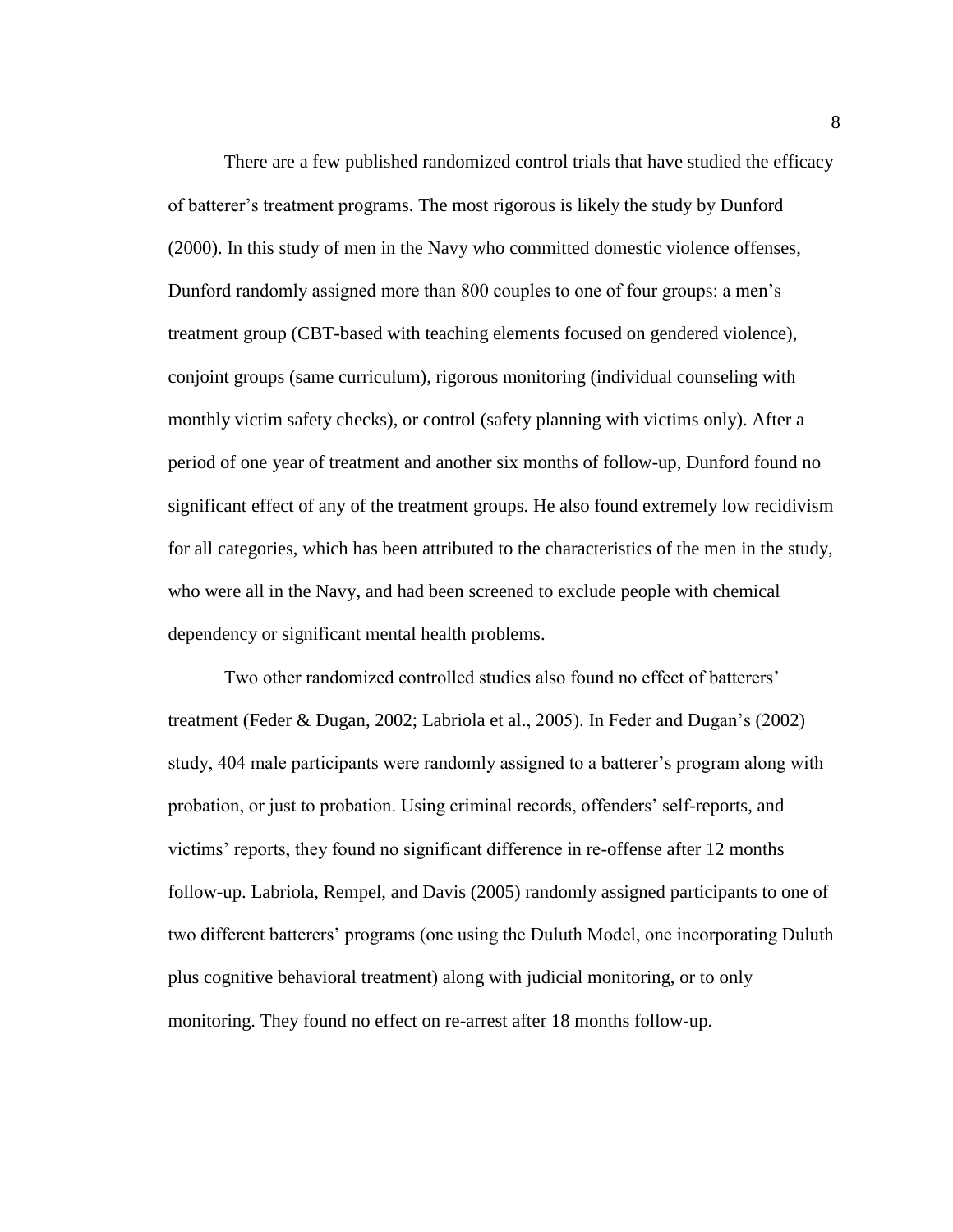In 1992, Palmer, Brown, and Barrera conducted a study in which offenders were court-ordered to a 10-week psychoeducational group, or to a control group with no treatment. At 16-18 month follow-up, they found that recidivism based on police reports was lower for those in treatment than the no-treatment control.

Taylor, Davis, and Maxwell (2001) reported differing results in their initial publication and in a re-analysis of their data nine years later (Maxwell, Davis, & Taylor, 2010). In their study, offenders were randomly assigned to batterer treatment or to a notreatment community service control group. After a 12 month follow-up period, they found a significant reduction in recidivism (Taylor, Davis, & Maxwell, 2001). However, there was some concern that judges had over-ridden the random assignments in 30% of the cases, so that offenders that were perceived to be higher risk by the judges were assigned to batterers' treatment in many cases.

In their re-analysis of their data, Maxwell, Taylor, and Davis (2010) addressed another perceived weakness in their initial analysis. In the initial study, they did not distinguish between an offender being assigned to treatment, and an offender actually attending treatment. Only 39% of the people who were ordered to the treatment actually completed it, and 27% never started it. When data were re-analyzed based on the number of sessions attended, they found a small reduction in new incidents. However, this reduction did not persist past the completion of treatment, whether the participants attended an 8-week or a 26-week program. They concluded that participating in the program suppressed bad behavior, rather than influencing the way participants thought or their long-term behavior (Maxwell, Taylor, & Davis, 2010). This finding, however, is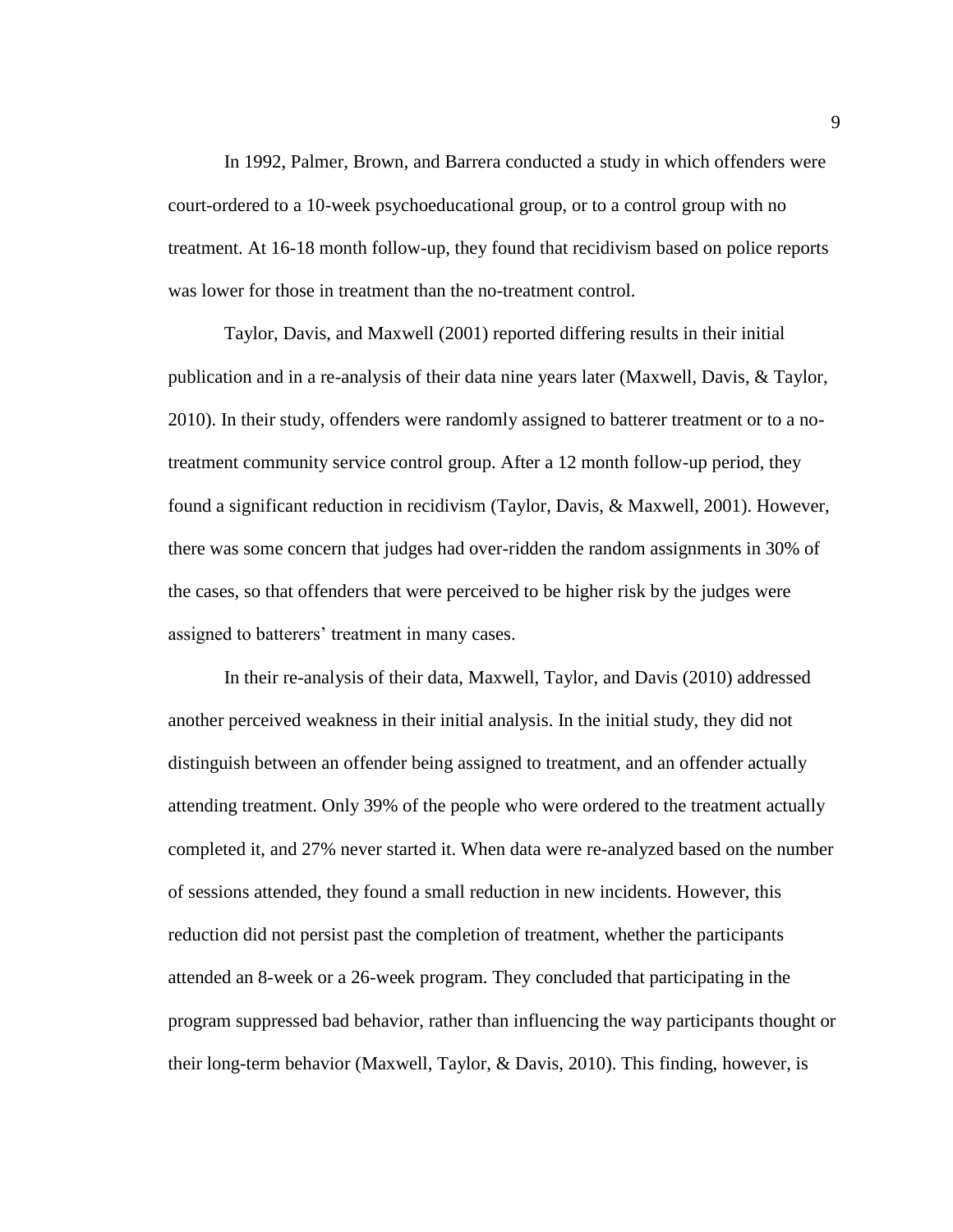contradicted by the results of a 15-month follow-up study of more than 800 participants in four programs by Gondolf (1997), who found that re-offenses were most common at 3 months, while participants were still in treatment.

The studies described above are the most rigorous studies to date of the effectiveness of batterers' treatment programs. There is no real consensus on how these programs influence recidivism. One point illustrated by this work is the difficulty in accurately assessing the influence of batterers' treatment programs on future violent behavior.

#### <span id="page-16-0"></span>**Factors related to recidivism**

A number of studies have attempted to identify factors related to recidivism. If we can identify the men at highest risk of re-offending, we can target our interventions to meet their needs. Younger age (Bennett et al., 2007; Feder & Dugan, 2002; Labriola et al., 2005), use of illegal drugs (Bennett et al., 2007), frequency of alcohol use (Bennett et al., 2007), referral or court order to treatment for substance use issues (Gordon  $\&$ Moriarty, 2003; Shepherd, 1992), in treatment for chemical dependency (Shepherd, 1992), unemployment (Feder & Dugan, 2002; Labriola et al., 2005), not living with a partner (Labriola et al., 2005), dropout from batterers treatment (Bennett et al., 2007, Gondolf, 1997), attendance at fewer treatment sessions (Gordon & Moriarty, 2003), prior criminal history (Labriola et al., 2005; Shepherd, 1992), more serious current arrest charges (Labriola et al., 2005), and history of childhood abuse (Shepherd, 1992), have all been found to positively relate to recidivism.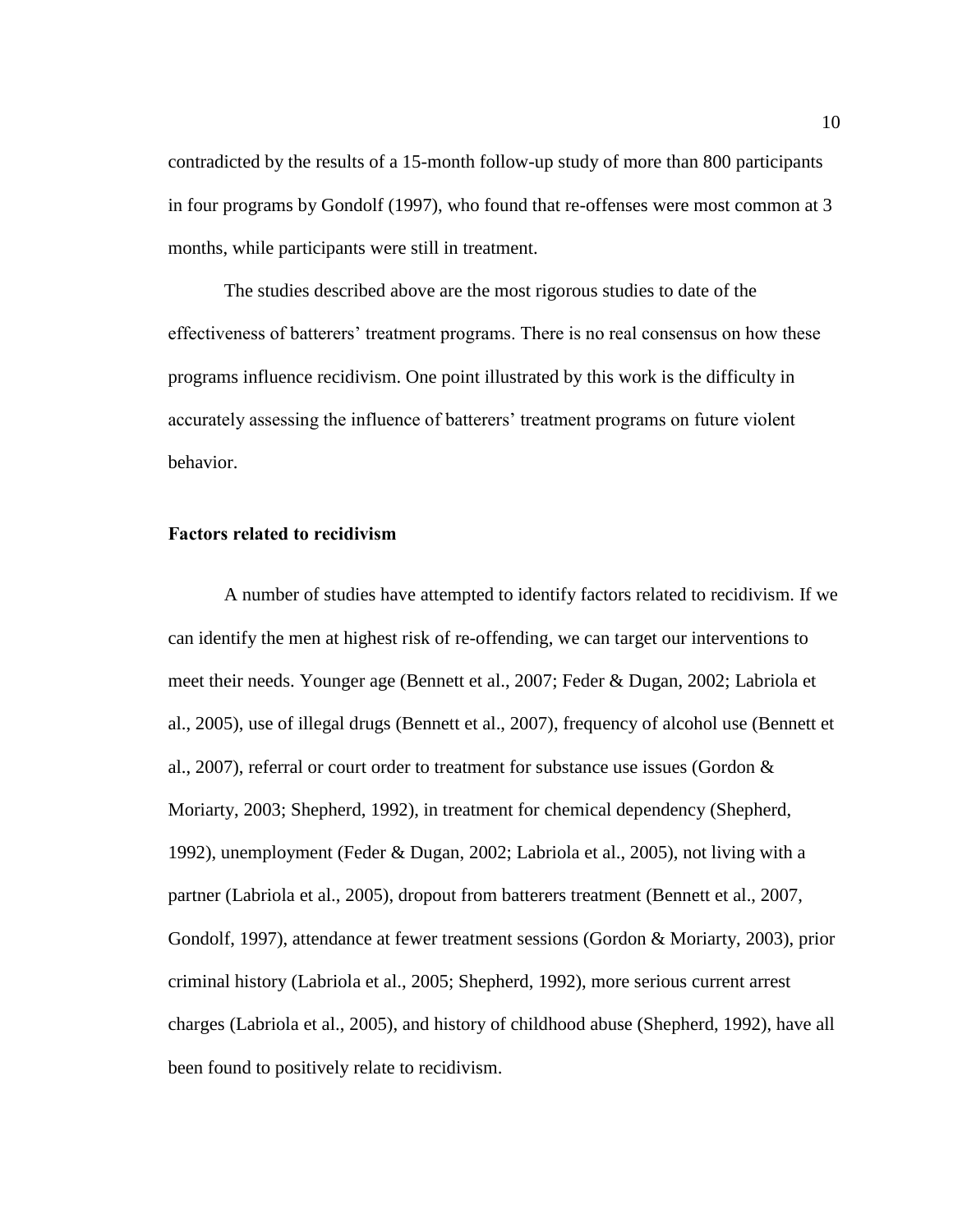# <span id="page-17-0"></span>**Factors related to attrition**

A large percentage of people who begin batterers' treatment programs do not complete them, with estimates of up to two thirds attrition (Babcock & Steiner, 1999). If treatment is to be effective, we must retain more people in treatment. A number of characteristics of the individuals in treatment have been correlated with dropping out, including longer domestic violence criminal history (Babcock & Steiner, 1999; Gordon & Moriarty, 2003), younger age (Feder & Dugan, 2002), less education (Babcock & Steiner, 1999), unemployment (Babcock & Steiner, 1999; Bennett et al., 2007; Feder & Dugan, 2002), lower income (Babcock & Steiner, 1999), unmarried status (Bennett et al., 2007), non-white race (Babcock & Steiner, 1999), non-Latino ethnicity (Bennett et al., 2007), and lack of motivation to change (Bennett et al., 2007). Using techniques to build the therapeutic alliance early and targeting services to serve these populations may help to prevent attrition (Dia et al., 2009; Tolman & Edleson, 2010).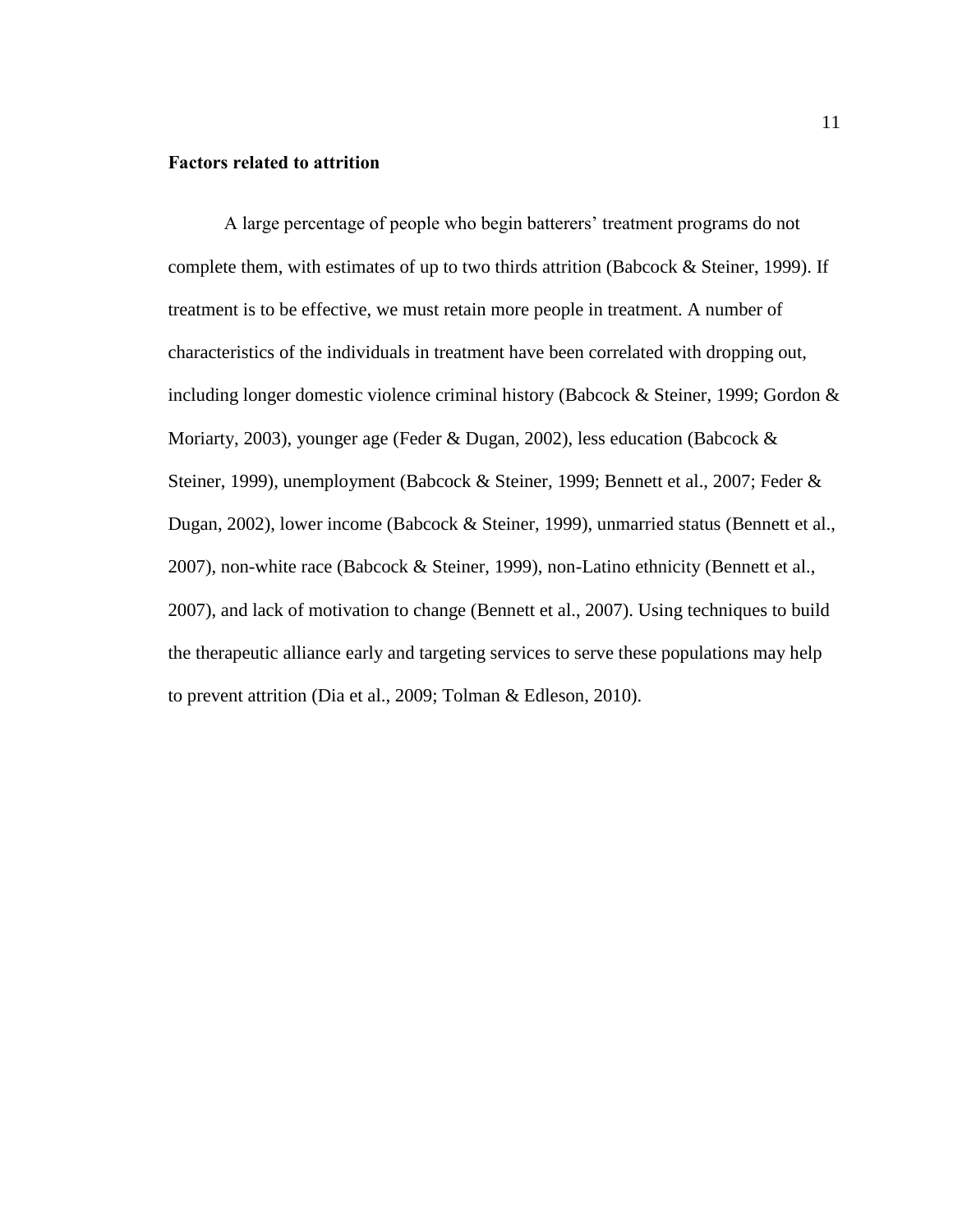#### **Methodology**

#### <span id="page-18-1"></span><span id="page-18-0"></span>**Study population**

I sampled from all of the men who did intakes at the program from January 1, 2007, through June 30, 2015. People who had contact at the program after June 30, 2015 were excluded from the analysis, so that there would be at least a 6-month period after the last program contact from which to estimate recidivism. A sample of 101 participants was randomly selected from this population to be included in the analysis.

## <span id="page-18-2"></span>**Predictive factors**

From the information program participants reported in their intakes, I recorded age, race, last grade of school completed, employment status, military service (yes or no), housing status (housed or no), whether or not the participant lived with their partner, history of substance abuse, current use of illegal drugs, frequency of alcohol use, history of treatment for substance abuse, history of childhood abuse, most serious current arrest charges, and referral source (court order, Office of Children's Services, Child Custody Investigator, voluntary). From the Alaska Court View website (http://www.courtrecords.alaska.gov/), which makes publicly available criminal histories for the State of Alaska, I recorded the number of prior violent offenses, number of prior criminal offenses, number of minor offenses, and most serious past offense, for each participant. From agency records I also recorded the number of treatment sessions the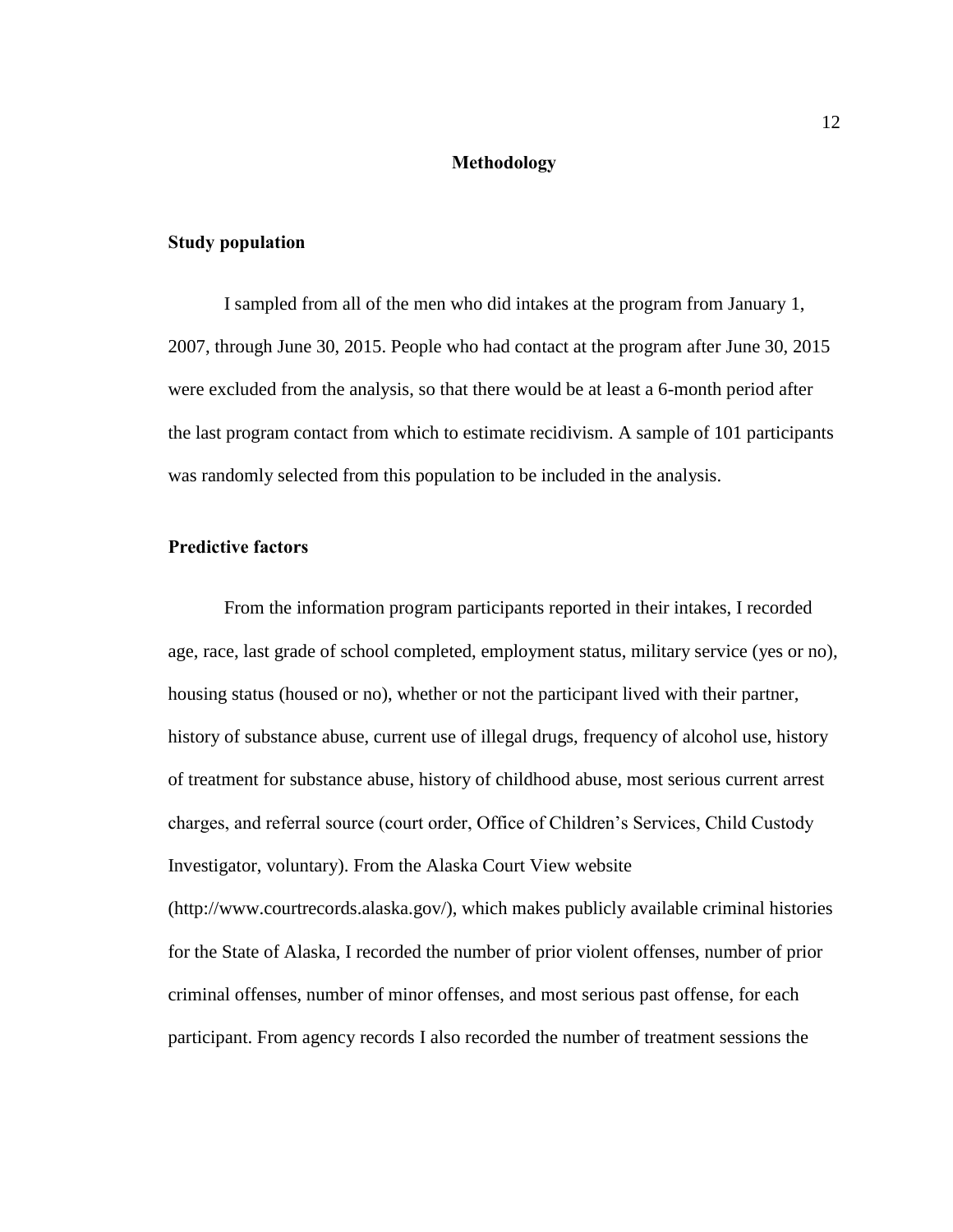participant attended, the number of times the participant completed the program, the number of times the participant restarted the program, and the number of days since the last class attended.

## <span id="page-19-0"></span>**Response variables**

In the model predicting recidivism, for the response variables I used the number of violent offenses in the State of Alaska since the participant's last contact with the program. I obtained this information from the Alaska Court View website (http://www.courtrecords.alaska.gov/). In the model predicting attrition from the program, I used program completion as the response variable.

### <span id="page-19-1"></span>**A novel approach to analyzing the data**

This study of an Alaskan alternatives to violence program faces many of the same challenges faced by other program evaluations. The biggest challenge is the difficulty in attaining a control group to assess treatment effects (see discussions in Feder & Wilson, 2005; Gondolf, 2004). Without the ability to assign participants to treatment or control groups, the best comparison we can do is a quasi-experiment comparing program completers to people who dropped out of treatment. Because the factors related to attrition overlap substantially with the factors related to recidivism, it is very difficult to determine whether any differences in recidivism can be attributed to the batterers' treatment.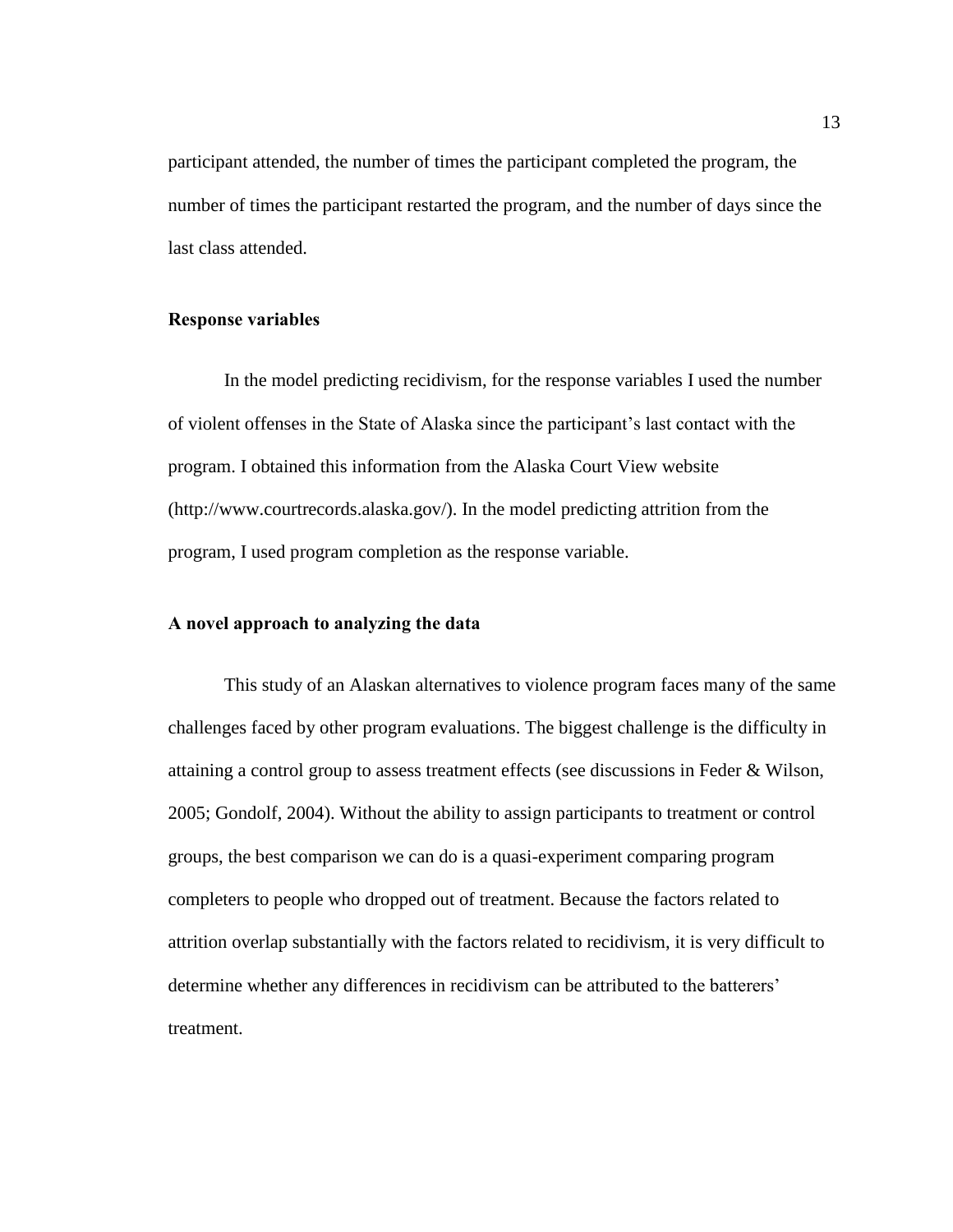To address this problem of correlated variables, I did a descriptive analysis utilizing a machine learning technique called Random Forest (Brieman, 2001). I created classification models of DV arrests that occurred after treatment, selecting from a list of individual predictors that have been found to relate to recidivism, with the number of treatment sessions and whether the participant completed treatment among the predictors. I also created classification models of program completion, selecting from the same 27 predictors, which have been found to also relate to attrition.

Machine learning techniques are growing in popularity, but they are still less commonly used than frequentist statistics for data analysis. The Random Forest program has improved on previous decision tree modeling programs by creating "forests" of classification trees to make predictions (Breiman, 2001; Svetnik et al., 2003). In other words, it creates a large number of trees, using different subsets of the data and of the predictor variables, and predicting to the data left "out of the bag," and uses this information to select the model that produces the most accurate predictions of "out of the bag" data. The random sampling of predictors to build decision trees allows Random Forest to independently assess correlated predictor variables, which are typically ranked approximately equally (Svetnik et al., 2003). This is helpful when there is not a clear mechanistic reason to eliminate a particular correlated predictor variable (Hochachka et al., 2007). Regression trees can allow for non-linear relationships between predictors and response variables, and permit multiple interactions between predictors, making them particularly suited to high-dimensional data in complex systems (like predicting human behavior), and avoiding over-fitting the model (De'ath & Fabricius, 2000; Hochachka et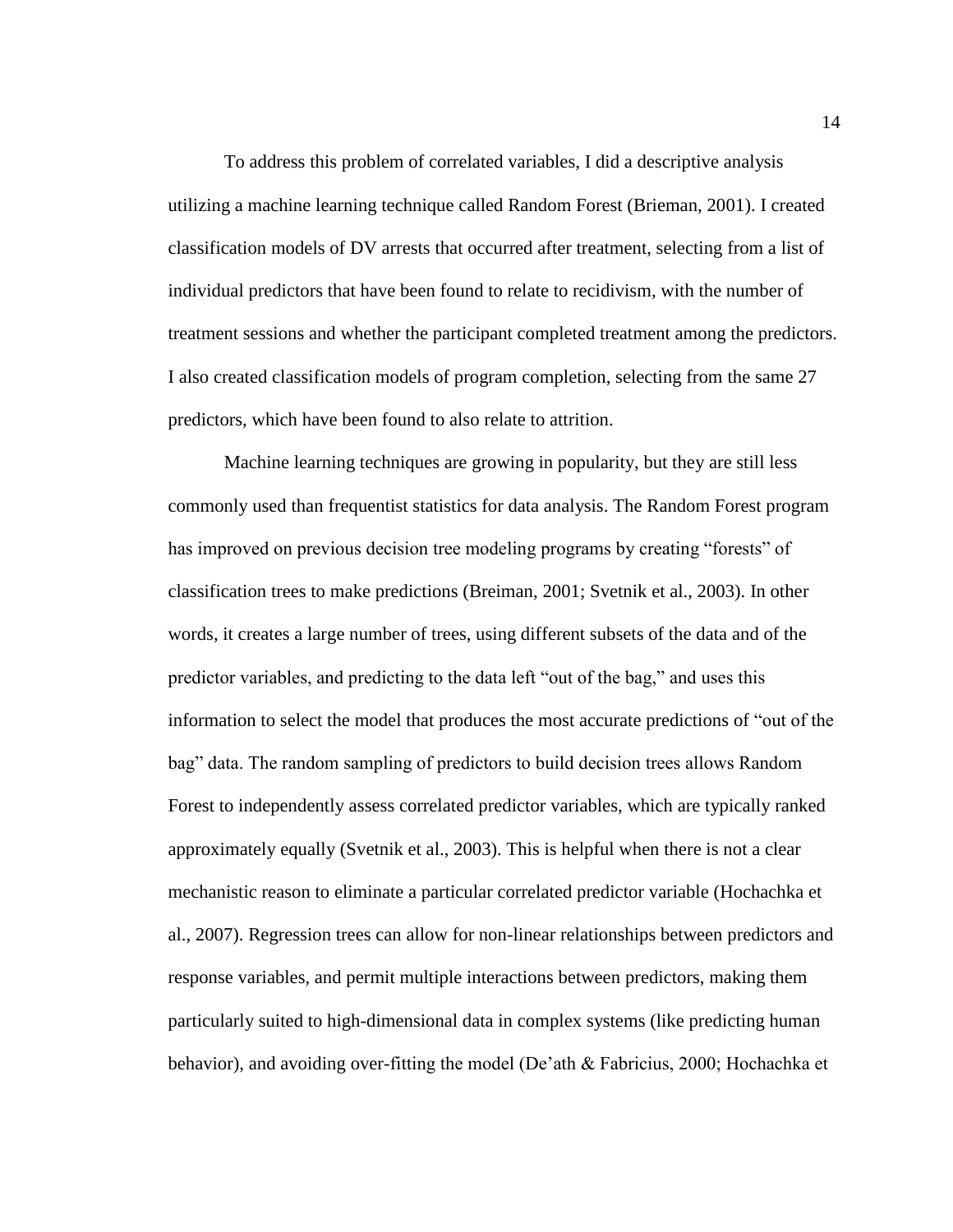al., 2007; Svetnik et al., 2003). Random Forest has been used in other studies of various aspects of domestic violence to make predictions using large data sets with many correlated variables (Berk, He, & Sorenson, 2005; Teicher & Vitaliano, 2011; Tomoda, Polcari, Anderson, & Teicher, 2012).

This novel approach to analyzing the data brings a new tool to address the challenge of assessing the contribution of batterers' treatment to reducing assaultive behavior. In addition to informing decision-making in Alaska regarding the efficacy of this program, I hope that this will contribute to the larger effort to understand the role of batterers' intervention programs in creating safer families and communities.

# <span id="page-21-0"></span>**Predictive models**

I modeled recidivism and program attrition using the 'Random Forest' package version 4.5-28 in R (Breiman, 2001; Liaw & Wiener, 2002; Svetnik et al., 2003). Random Forest ranks the top predictors for the model. Model improvement ratios were calculated based on the mean decrease in prediction accuracy when the predictor is randomly permutated. To visualize the relationships between predictors and recidivism or attrition, I use partial dependence plots to show the marginal effects of top predictive variables on the classification of the response variables. Partial dependence plots show the value of the response variable as the value of the predictor is changed over the range of values for that variable.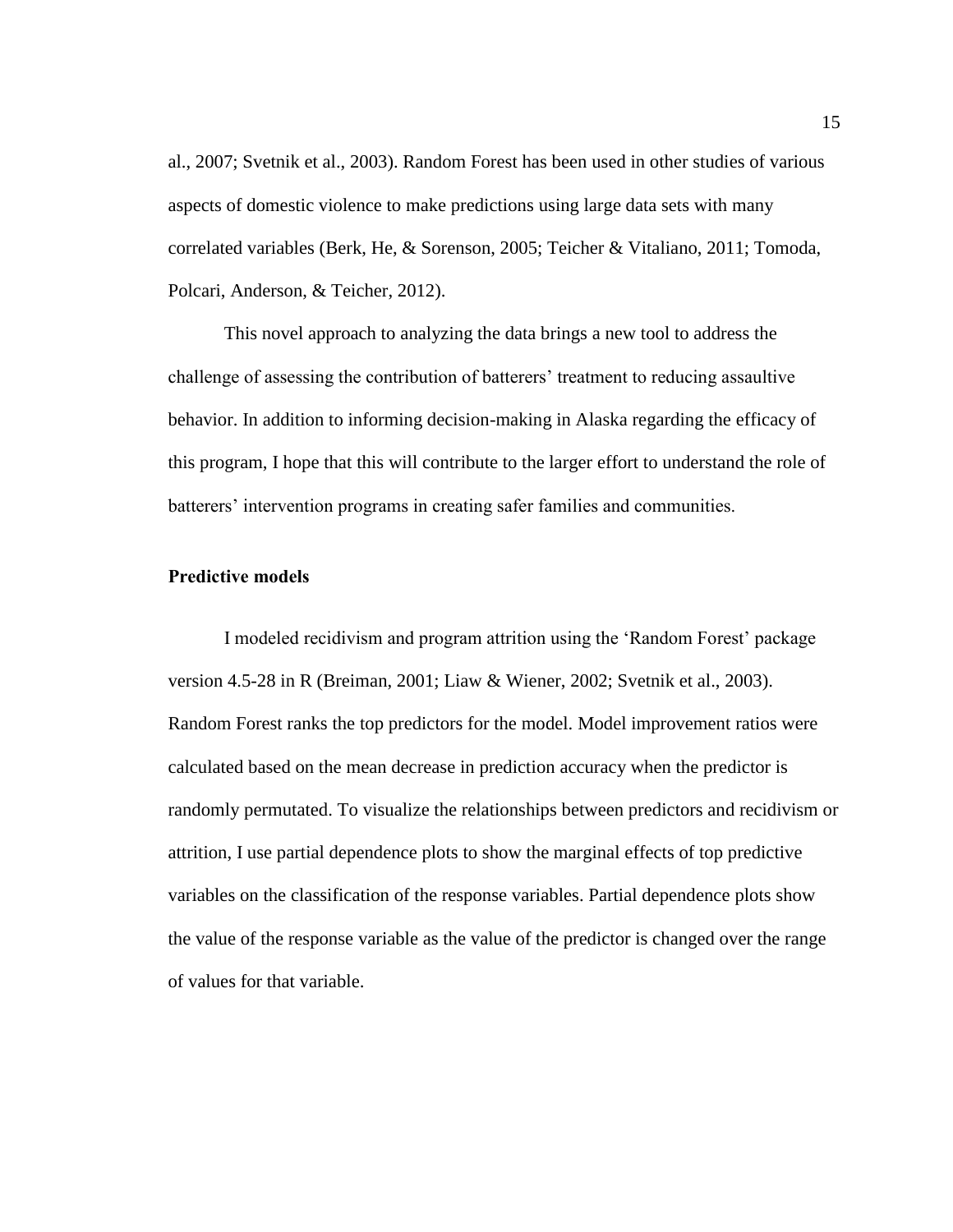#### **Results**

#### <span id="page-22-1"></span><span id="page-22-0"></span>**Recidivism model**

Of the people in my sample who completed the batterers' intervention program, 20% went on to be arrested for a violent crime. Of participants who did not complete the program, 41% re-offended.

The recidivism model was developed to predict whether or not a program participant would be arrested for a violent offence after program completion. This model was able to predict recidivism with a 40% error rate. The top predictors in this model were the number of days since last contact with the program, whether the participant had committed any violent offenses during the program, and whether the participant had completed the program (Figure 1).

Participants were more likely to re-offend as time went by since they had completed the program (Figure 2). Participants who committed violent offenses while they were in the program were more likely to re-offend once they were out of the program. People who completed the program were less likely to re-offend than those who dropped out.

#### <span id="page-22-2"></span>**Attrition model**

The model predicting who would drop out of the program made predictions with a 32% error rate. The top predictors of attrition were the participant's race, whether the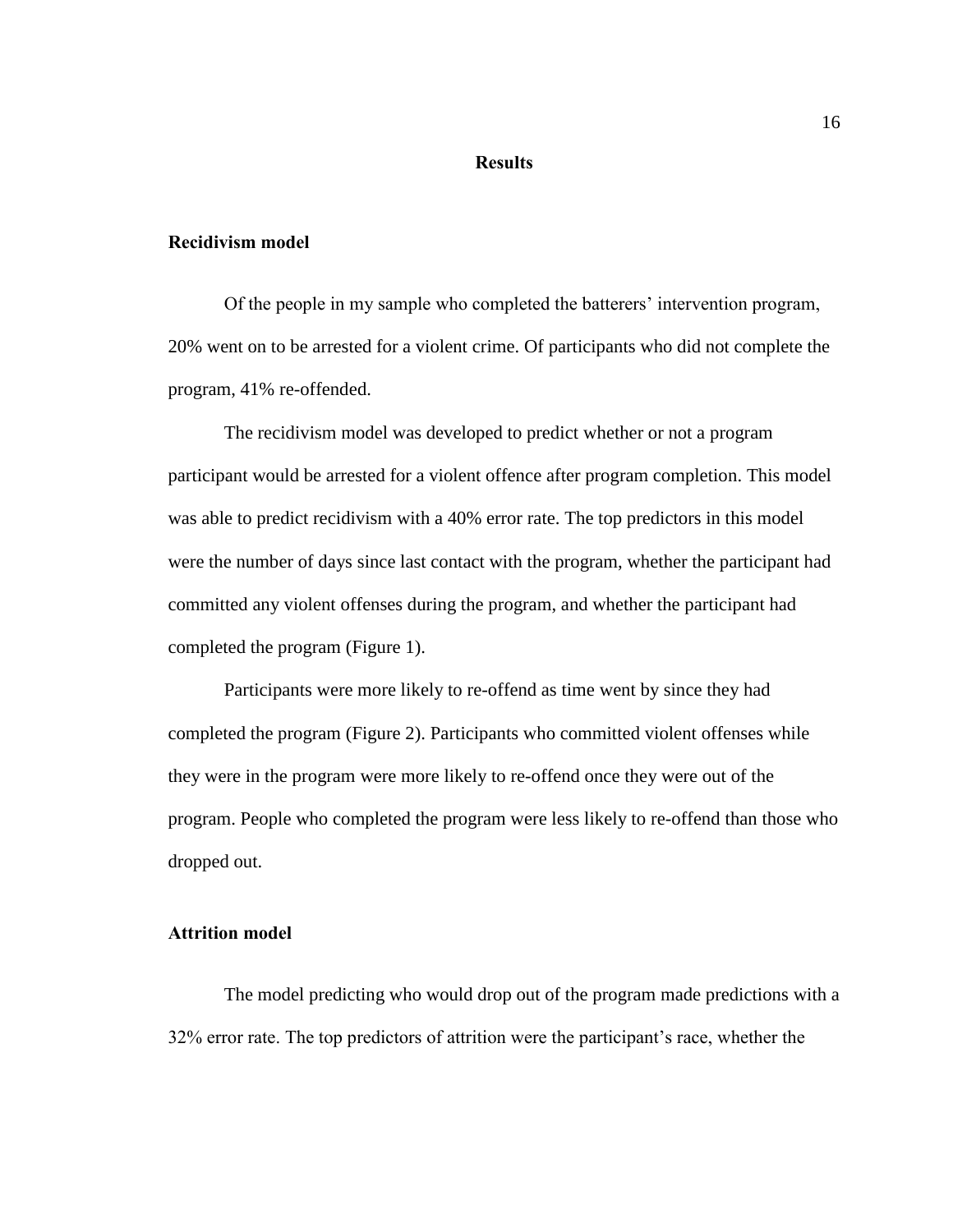participant was abused as a child, the number of past minor offenses in the criminal record, number of past criminal offenses in the criminal record, current charge for which the participant was ordered to the program, and the number of past violent offenses (Figure 3).

Alaska Native clients were most likely to drop out of the program (Figure 4). They were followed by clients of mixed Alaska Native / white race, mixed Alaska Native / black, and mixed Alaska Native / American Indian / white races. Next most likely to drop out were clients who were white, American Indian, or Hispanic. Clients who were abused as children were more likely to complete the program. Clients with more past minor offenses and past criminal offenses were more likely to complete the program.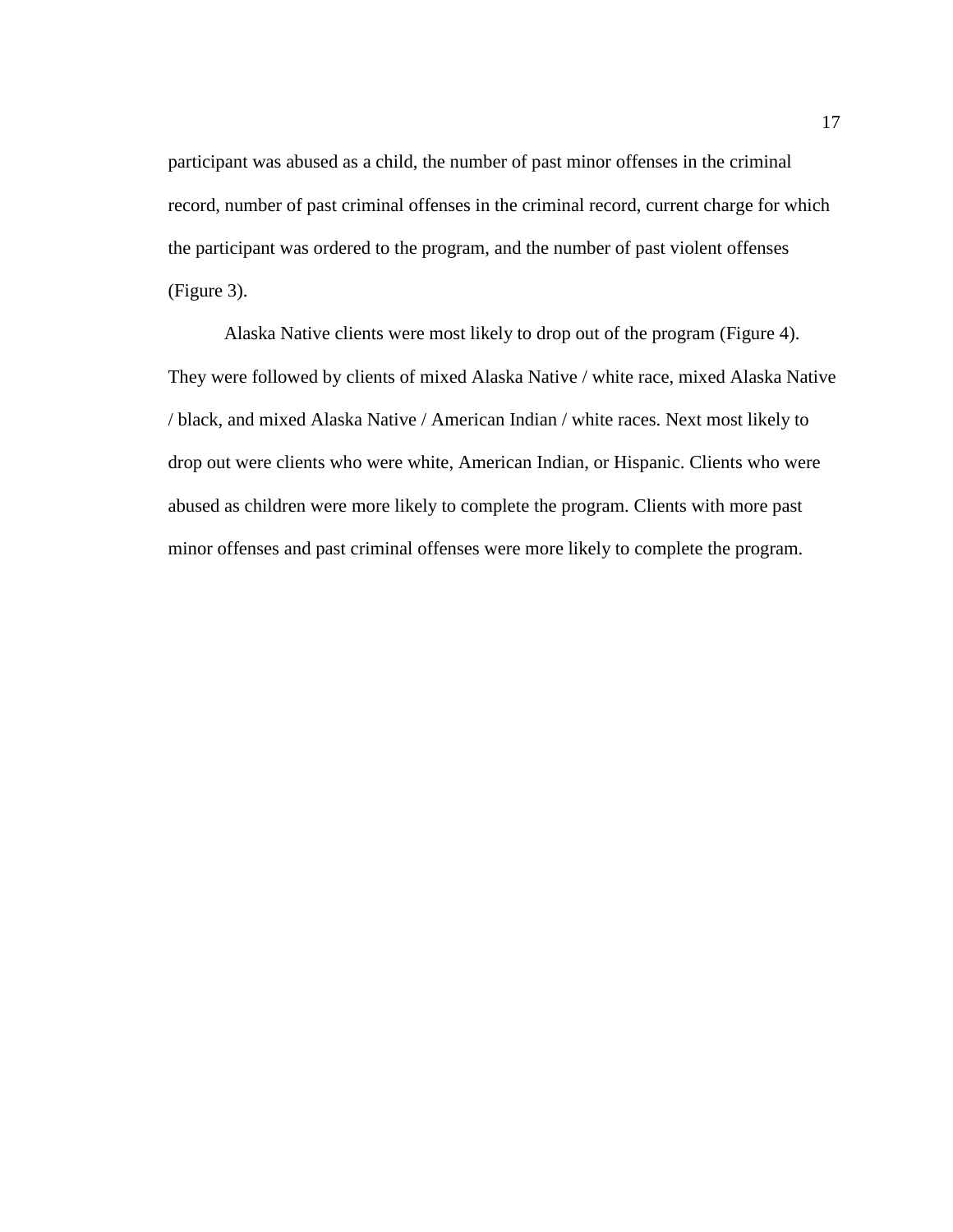<span id="page-24-0"></span>



recidivism model improvement ratio

<span id="page-24-1"></span>Figure 1. Top factors predicting whether or not a program participant would commit another violent offense.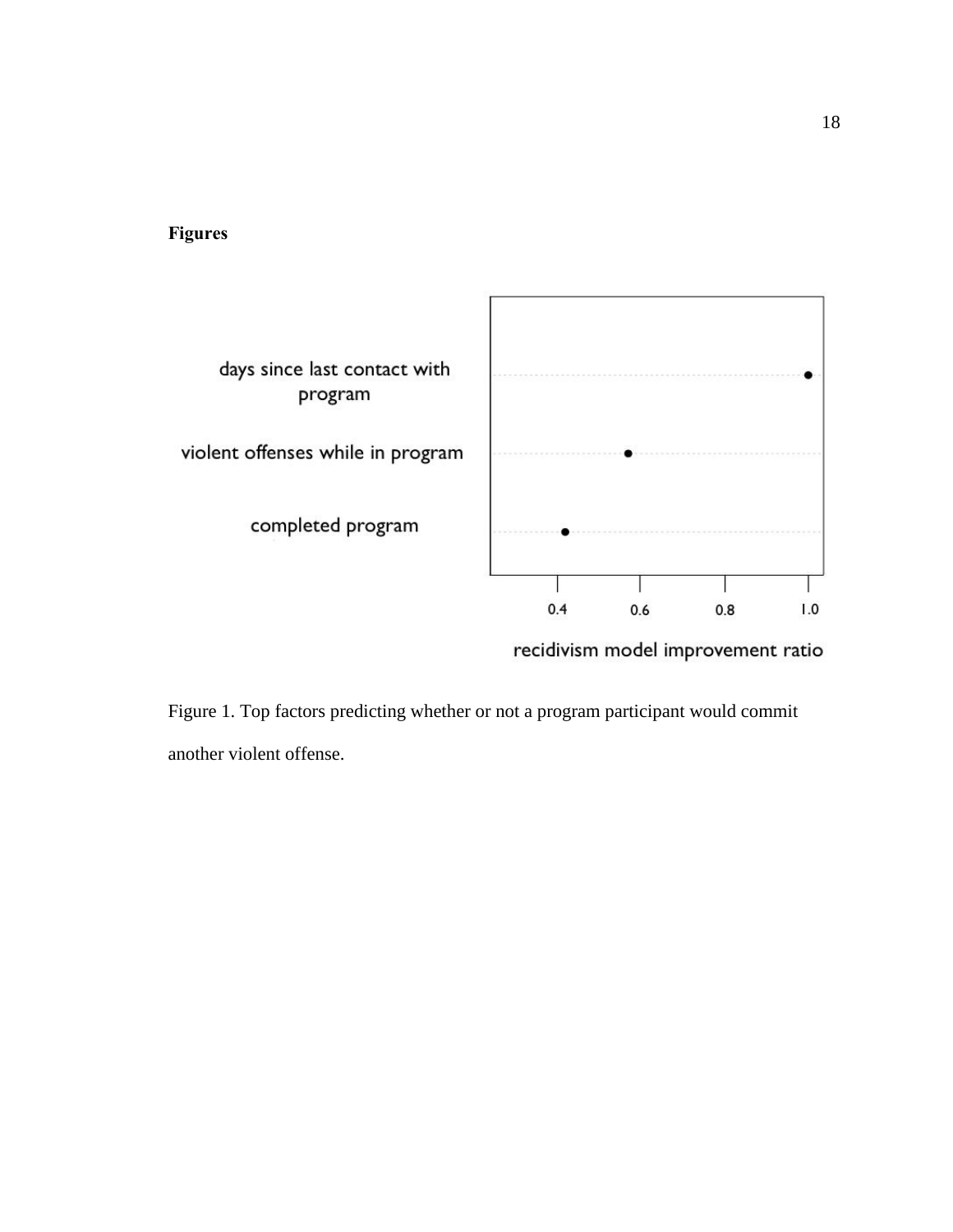

<span id="page-25-0"></span>Figure 2. Partial effects of top predictors on model of whether program participants committed future violent offenses.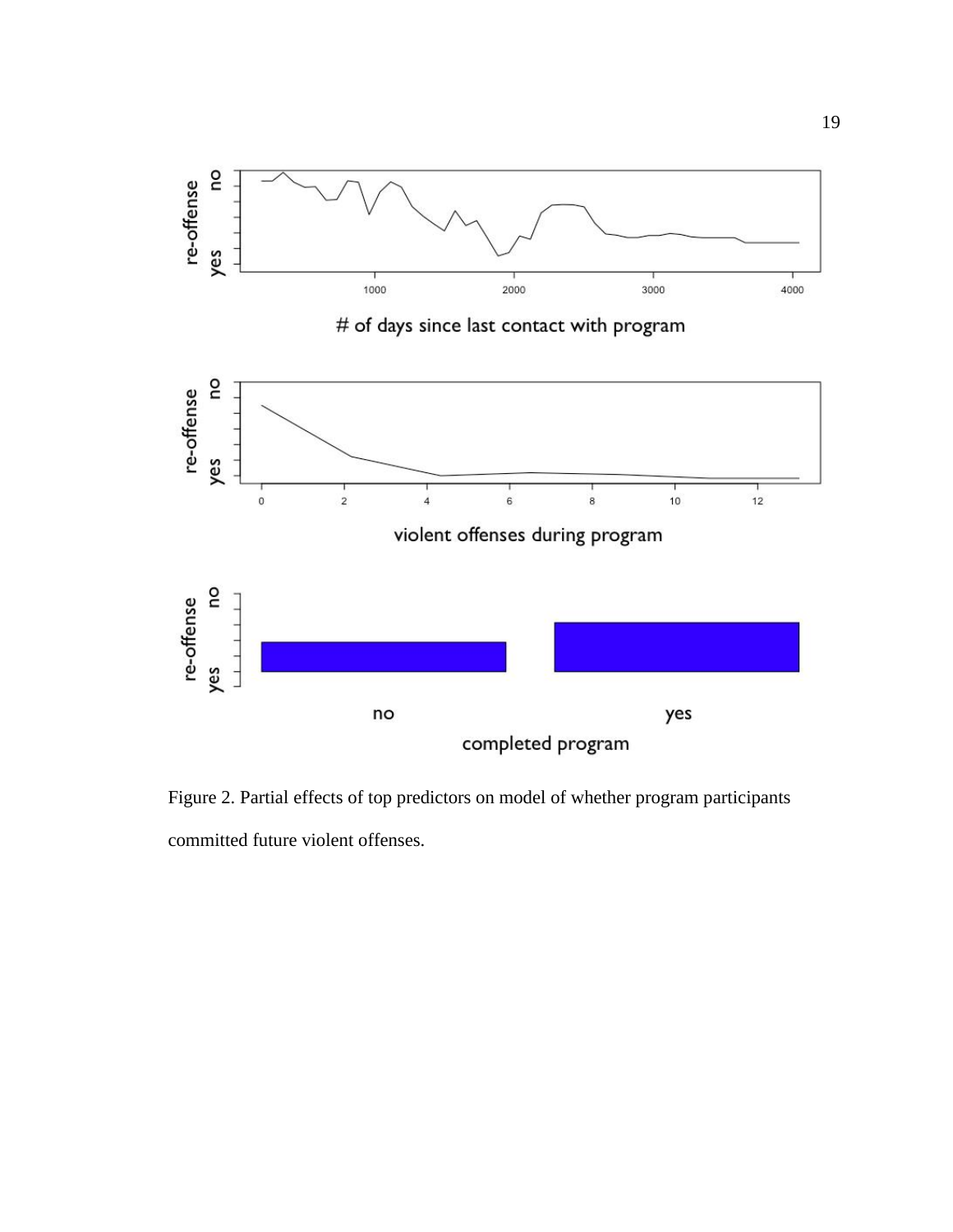

<span id="page-26-0"></span>Figure 3. Top predictors in the model that predicted attrition from the batterers' intervention program.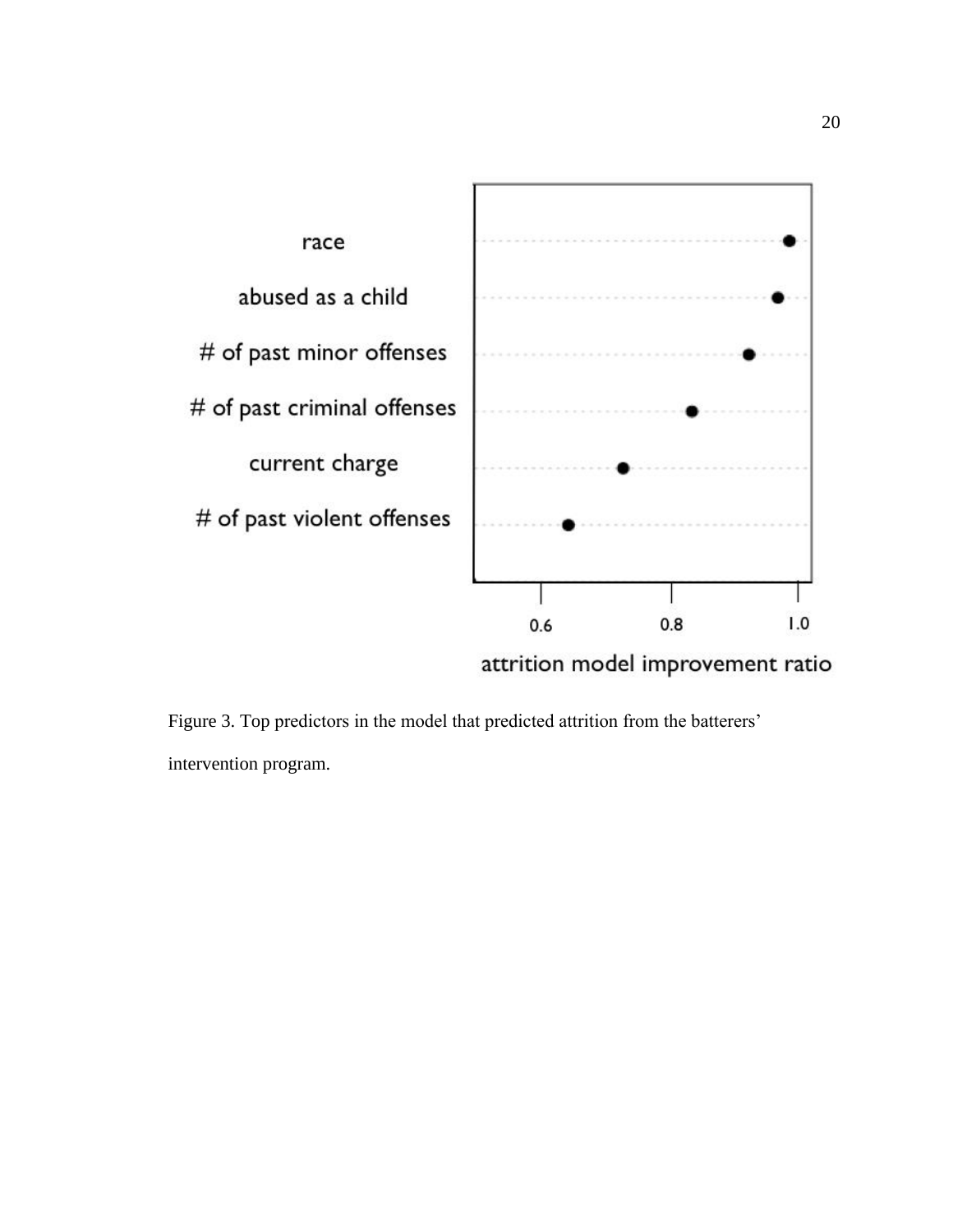

<span id="page-27-0"></span>Figure 4. Partial plots of the effects of top predictors for the model prediction program attrition from a batterers' intervention program.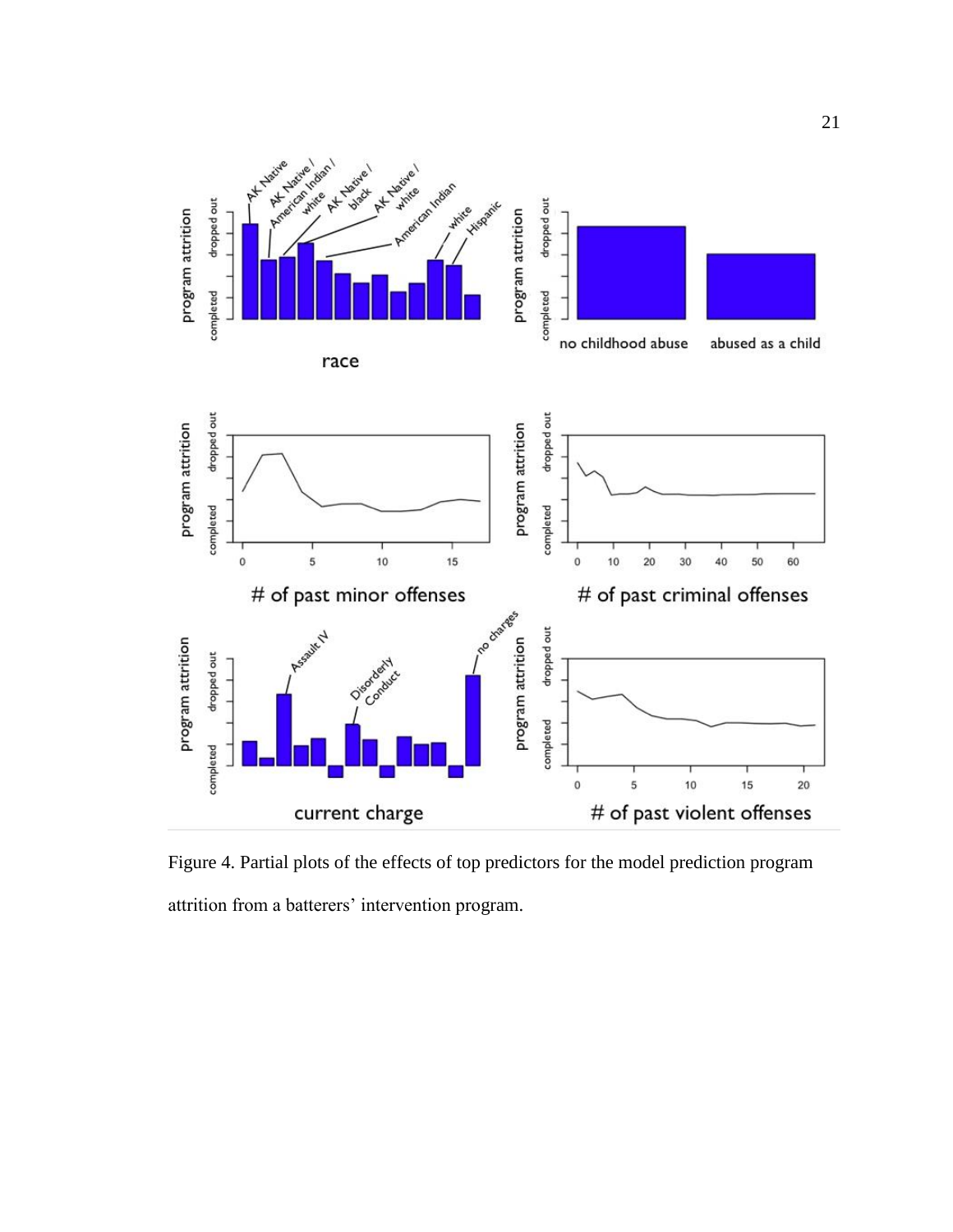# **Discussion**

#### <span id="page-28-1"></span><span id="page-28-0"></span>**Recidivism models**

Re-arrest rates were lower among people who completed the program (20%) than those who dropped out (41%). This is consistent with the findings in other quasiexperimental studies of recidivism (Babcock et al., 2004; Feder & Wilson, 2005). However, the design of this study means that program completion is confounded with other variables that may reduce recidivism (Babcock & Steiner, 1999; Cadsky et al., 1996; Feder & Wilson, 2005; Gondolf, 1997).

The recidivism model classified outcomes correctly 60% of the time. This model indicated that people were more likely to reoffend as greater time elapsed since their last contact with the program (time since completion varied from six months to eight years in this sample) (Figure 2). This suggests program effects decline over time. Re-offense rate increased until it peaked around five years post-completion, after which it leveled off (Figure 2). This relationship supports the intervention by the criminal justice system, specifically attendance at the program, as impacting behavior, since general rulefollowing behavior that might be confounded with program completion would not be expected to decline over time. Ongoing contact or refresher contact for those five years would help support clients to prevent this loss of program effectiveness over time. People who committed violent acts while in the program were more likely to reoffend than those who did not (Figure 2). These participants have encountered some barrier to successfully applying the material to their lives. It would be informative to explore what barriers these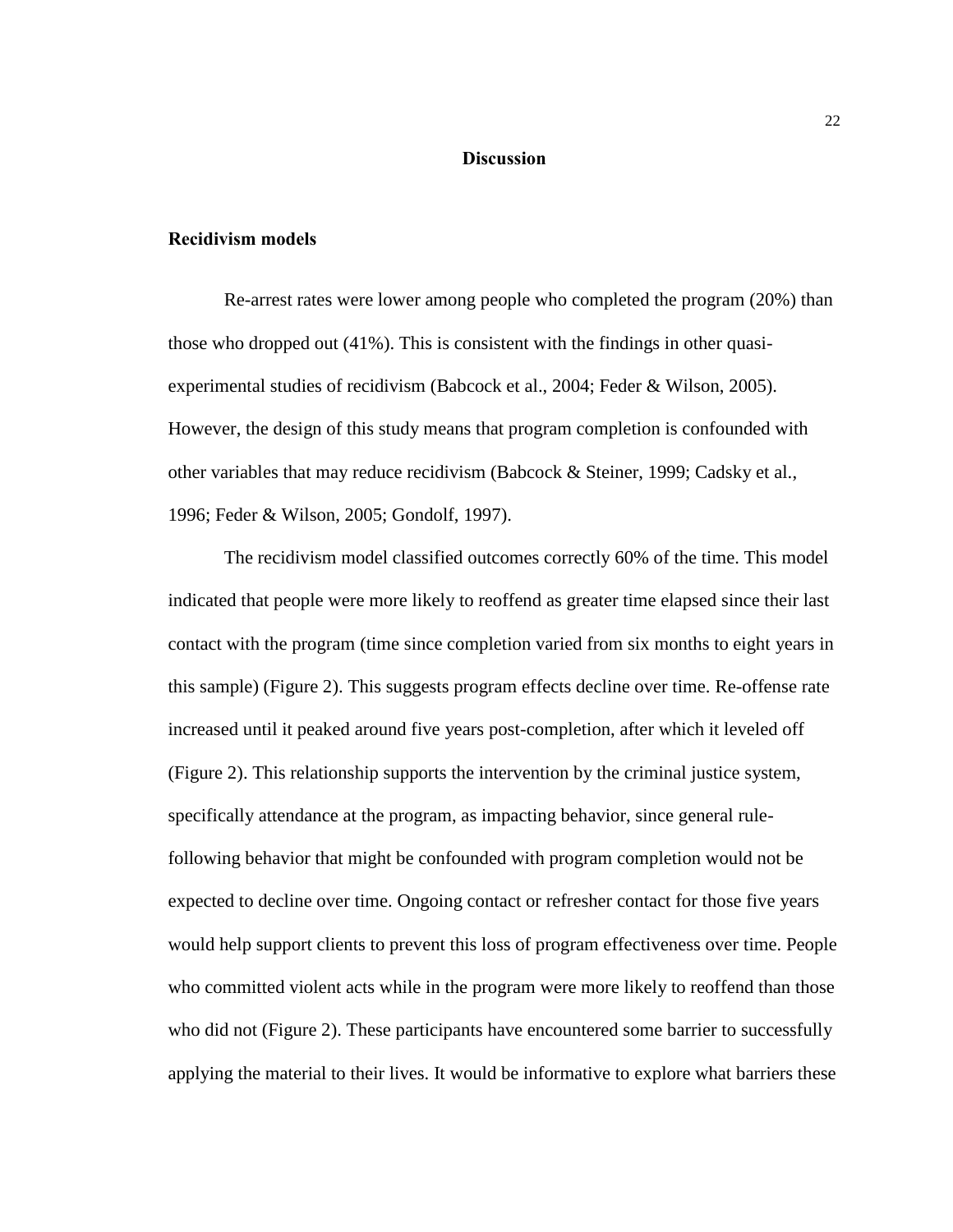are in future research. Completing the program was a top predictor, with program completers less likely to be arrested after their last contact with the program (Figure 2).

While it is impossible to attribute reduced recidivism among program completers to the effects of the program with our study design, the fact that program completion and attendance variables out-performed the rest of the 27 predictors found in the literature to relate to recidivism provides evidence in support of the effectiveness of the program. This is further supported by the increase in recidivism with time since last contact with the program, as other confounding variables are not expected to change consistently over time.

# <span id="page-29-0"></span>**Attrition model**

The model predicting attrition classified program completion correctly 68% of the time. This model can be used to inform program efforts to increase retention by reaching out with interventions targeted to those at highest risk of dropping out.

The high correlation between race and attrition is not unique to this program (Figure 3); it is common among batterers' programs for attrition to be higher among clients who are not white (Babcock & Steiner, 1999; Williams & Becker, 1994). Clients who were Alaska Native, or of mixed race but part Alaska Native heritage, were at highest risk of dropping out (Figure 4). Efforts should be made to improve cultural relevance of this program to better serve Alaska Native clients, who make up a large proportion of the clients served by this program (31% of this sample population identified themselves at least in part as Alaska Native or American Indian).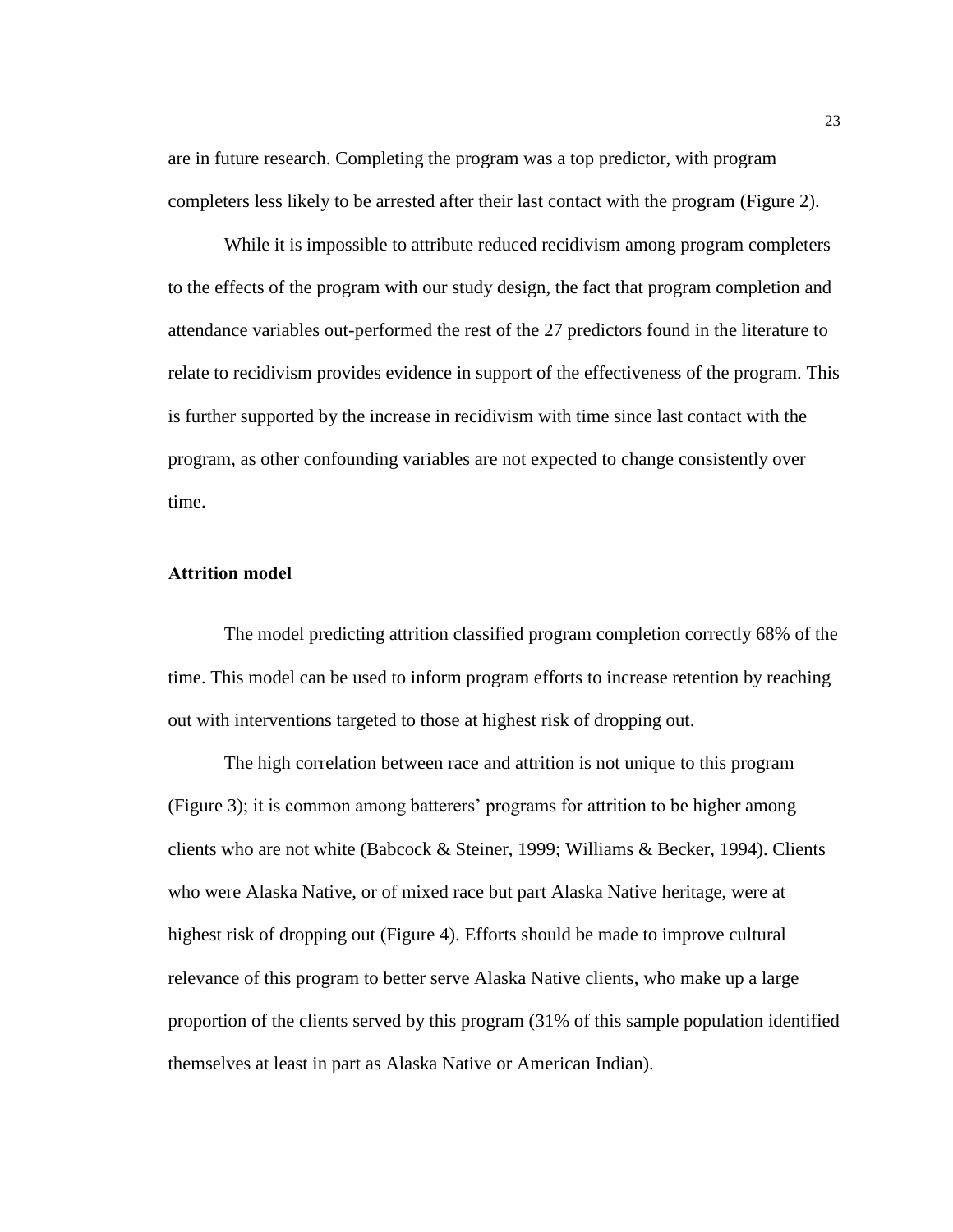Participants who disclosed on their intakes that they had experienced abuse as children were less likely to drop out than people who had not (Figure 4). The reason for this cannot be inferred from this data, but there are several possible explanations. Willingness to disclose this information about their childhoods on an intake session indicates a greater openness to the program. The approach of the program frequently references experiences of victimization as children to help participants develop empathy for their victims or to explore the origins of the beliefs they use to justify violence. People who have experienced child abuse might find it easier to connect to the material. Further exploration is required to interpret this result. Without understanding the reasons for this relationship, it is difficult to address the fact that people who were not abused as children are more likely to drop out.

People with fewer offenses on their criminal history (minor offenses, total criminal offenses, and violent offenses) were more likely to drop out (Figure 4). This contradicts findings of other studies, which found that longer domestic violence criminal history (Babcock & Steiner, 1999; Gordon & Moriarty, 2003) was positively related to attrition. Participants whose current charge was an Assault IV or a Disorderly Conduct charge, or participants who were not referred on criminal charges, were also more likely to drop out (Figure 4). The high rate of attrition for participants who were there without criminal charges indicates that voluntary clients were more likely to drop out. However, the higher rates of attrition by people who were court-ordered for an Assault IV or a Disorderly Conduct charge could be a consequence of the way enforcement of court orders to alternatives to violence programs is handled in our community. It is common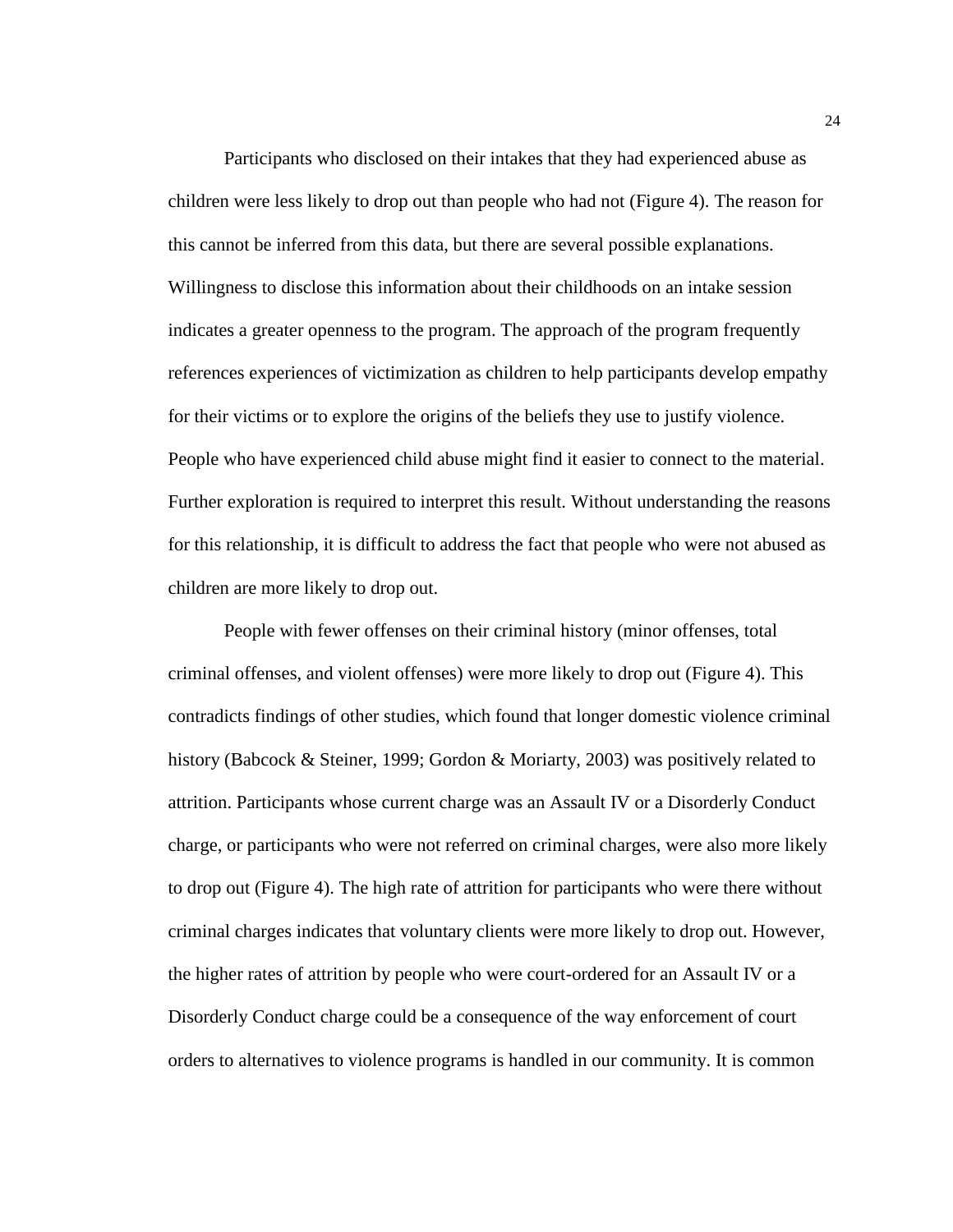for non-compliance with the court order to attend the program to go un-addressed unless the offender gets into further legal trouble. However, people with more offenses, or more serious offenses, are often ordered to the program on multiple cases, and under supervision by probation officers, and therefore there is greater enforcement to compel them to complete the program.

#### **Recommendations to reduce attrition**

<span id="page-31-0"></span>Attrition related to race seems like the area where the program could have the greatest influence on improving retention. Research supports some interventions for improving cultural competency (Oden, 1995; Saunders & Hamill, 2003; Williams & Becker, 1994). One major barrier to program completion for many Alaska Native program participants is the lack of available treatment options in rural areas, requiring them to live away from their home villages in an urban center for the duration of the 36 week program. Making the program available to people in their home villages is necessary to improve completion rates by Alaska Native men from rural areas. A variety of possible solutions exist, including training local people to offer services, providing distance delivery of services, or providing supportive funds for travel from villages to receive services in town while living in a rural area. Each of these solutions comes with its own significant challenges. Utilizing technology to provide on-line delivery of groups to rural areas from a regional hub shows the most promise of these options in terms of resources required.

The program should look to local tribal domestic violence services for training on traditional Native values and beliefs about violence and women's roles (Matamonasa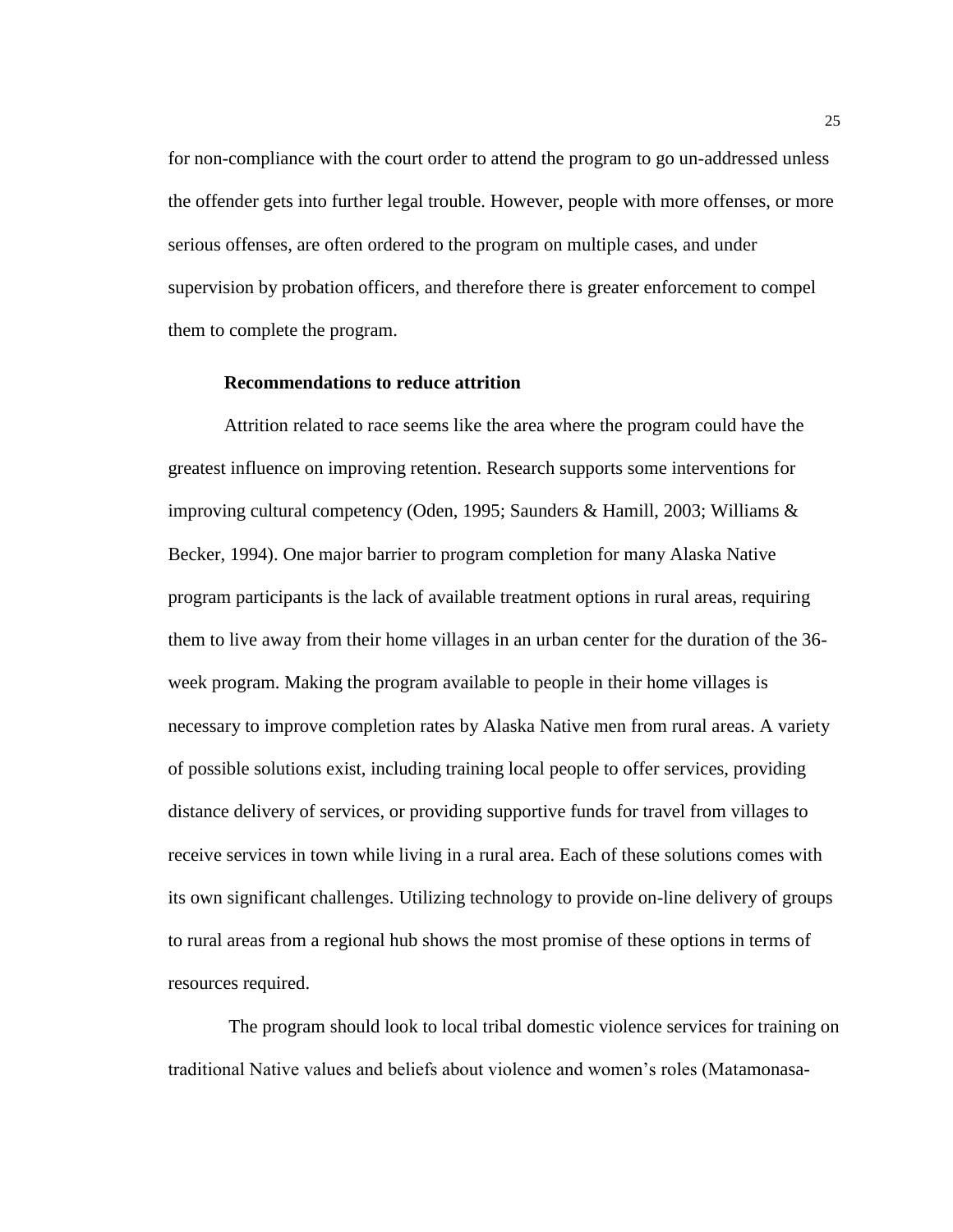Bennett, 2013; Mending the Sacred Hoop Technical Assistance Project, 1995; Oden, 1995; Williams & Becker, 1994). The role of historical trauma and internalized oppression in today's violence against women in Native communities needs to be acknowledged throughout the program (Mending the Sacred Hoop Technical Assistance Project, 1995; Oden, 1995). Institutional racism experienced by men who are not white when they interact with our criminal justice system should also be acknowledged in programming (Saunders & Hamill, 2003). The widespread violence experienced in Native communities must be openly addressed, as this tends to normalize violence and influence beliefs about violence by Native men (Oden, 1995). The program could reach out to the Native community to involve Native elders in groups or programming (Matamonasa-Bennett, 2013; Williams & Becker, 1994). They could incorporate dialogue about traditional beliefs and cultural values of the participants into the group sessions (Oden, 2007; Saunders & Hamill, 2003). Relationship-building with tribal leaders would improve community support for the program in Native communities (Oden, 2007). These are some efforts that are likely to improve program completion rates by Alaska Native clients.

Higher attrition by people who have committed fewer and less serious crimes will need to be addressed at a community level. The results of this study support the efficacy of the program; accountability to keep court-ordered clients attending until they complete the program is needed to allow those clients, and our community, to benefit from the program. Therefore, it would benefit our community to put systems in place to assure this accountability. Higher attrition by voluntary clients suggests that increased efforts to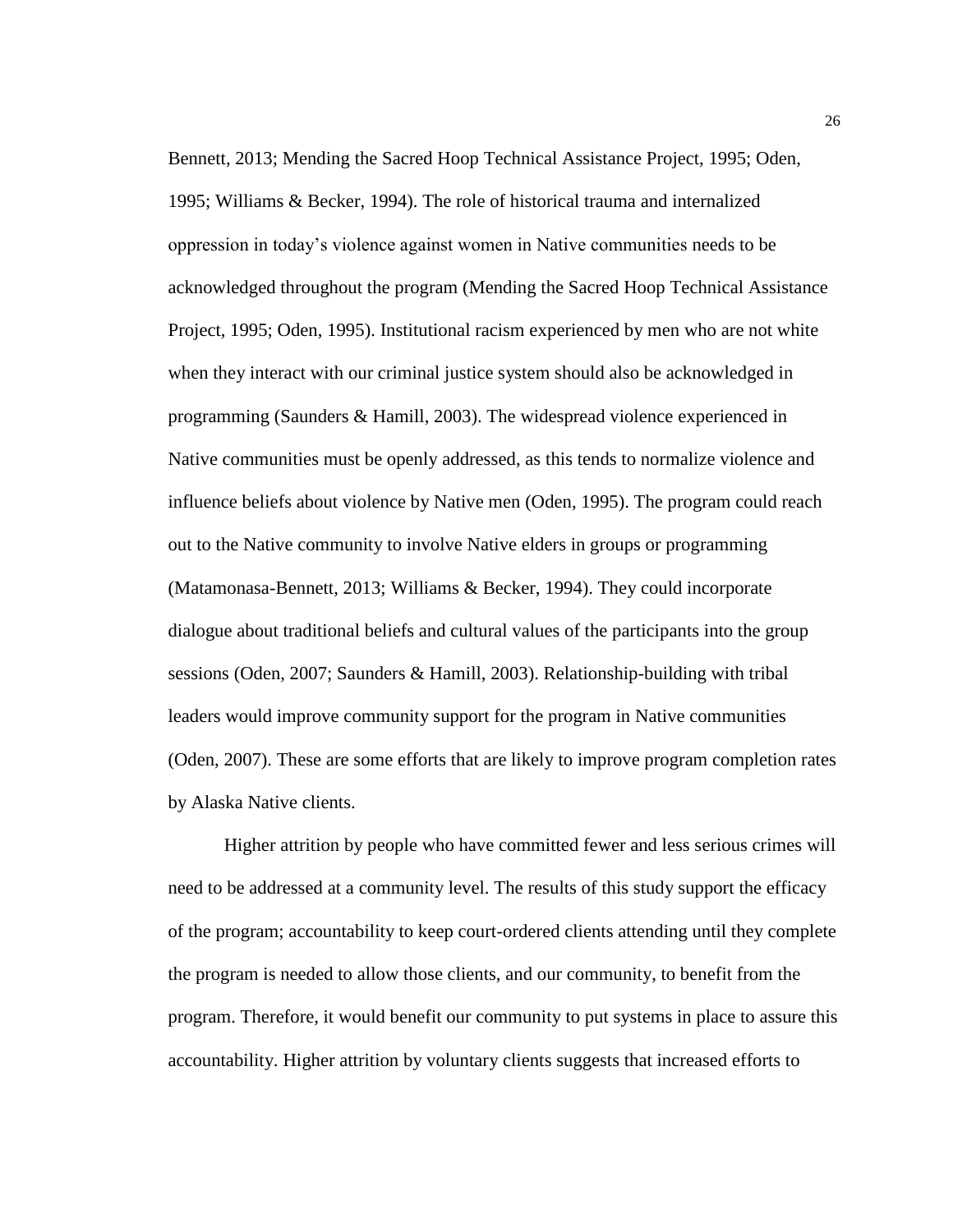engage voluntary clients may be necessary to keep them coming for the duration of the long and expensive program.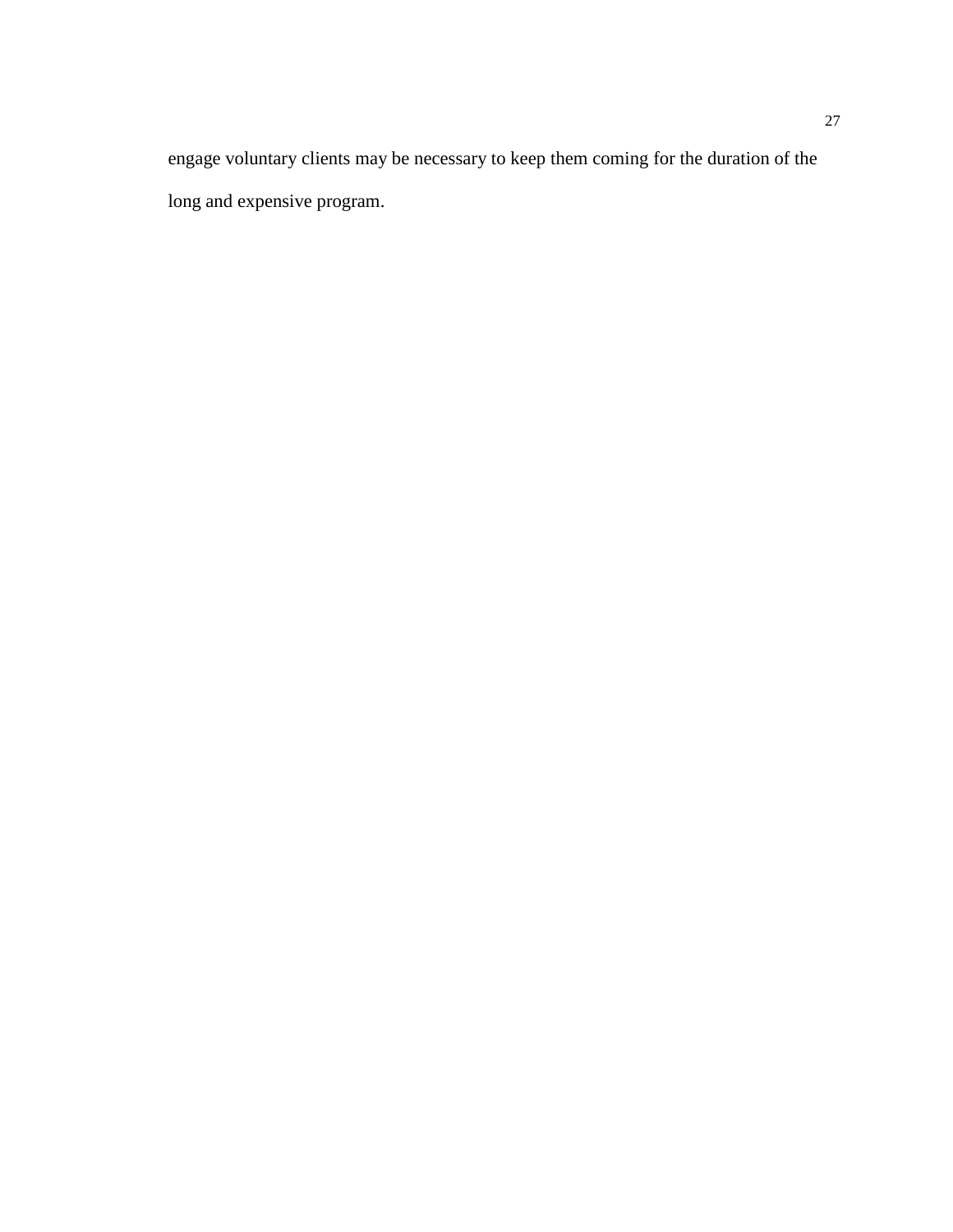#### **References**

- <span id="page-34-0"></span>Augusta-Scott, T. (2009). Narrative Therapy: Addressing masculinity in conversations with men who perpetrate violence. In Lehmann, P., & Simmons, C. A. (Eds.), Strengths-Based Batterer Intervention: A New Paradigm in Ending Family Violence (pp. 113-136). New York: Springer Publishing Company.
- Babcock, J. C., Green, C. E., & Robie, C. (2004). Does batterers' treatment work? A meta-analytic review of domestic violence treatment. Clinical Psychology Review 23, 1023-1053. doi:10.1016/j.cpr.2002.07.001
- Babcock, J. C., & Steiner, R. (1999). The relationship between treatment, incarceration, and recidivism of battering: A program evaluation of Seattle's Coordinated Community Response to domestic violence. Journal of Family Psychology 13(1), 46-59.
- Bennett, L. W., Stoops, C., Call, C., & Flett, H. (2007). Program completion and re-arrest in a batterer intervention system. Research on Social Work Practice 17(42), 42- 54. doi: 10.1177/1049731506293729
- Berk, R. A., He, Y., & Sorenson, S. B. (2005). Developing a practical forecasting screener for domestic violence incidents. Evaluation Review 29(4), 358-383. doi: 10.1177/0193841X05275333

Breiman, L. (2001.) Random Forests. Machine Learning 45, 5-32. doi: 10.1023/A:1010933404324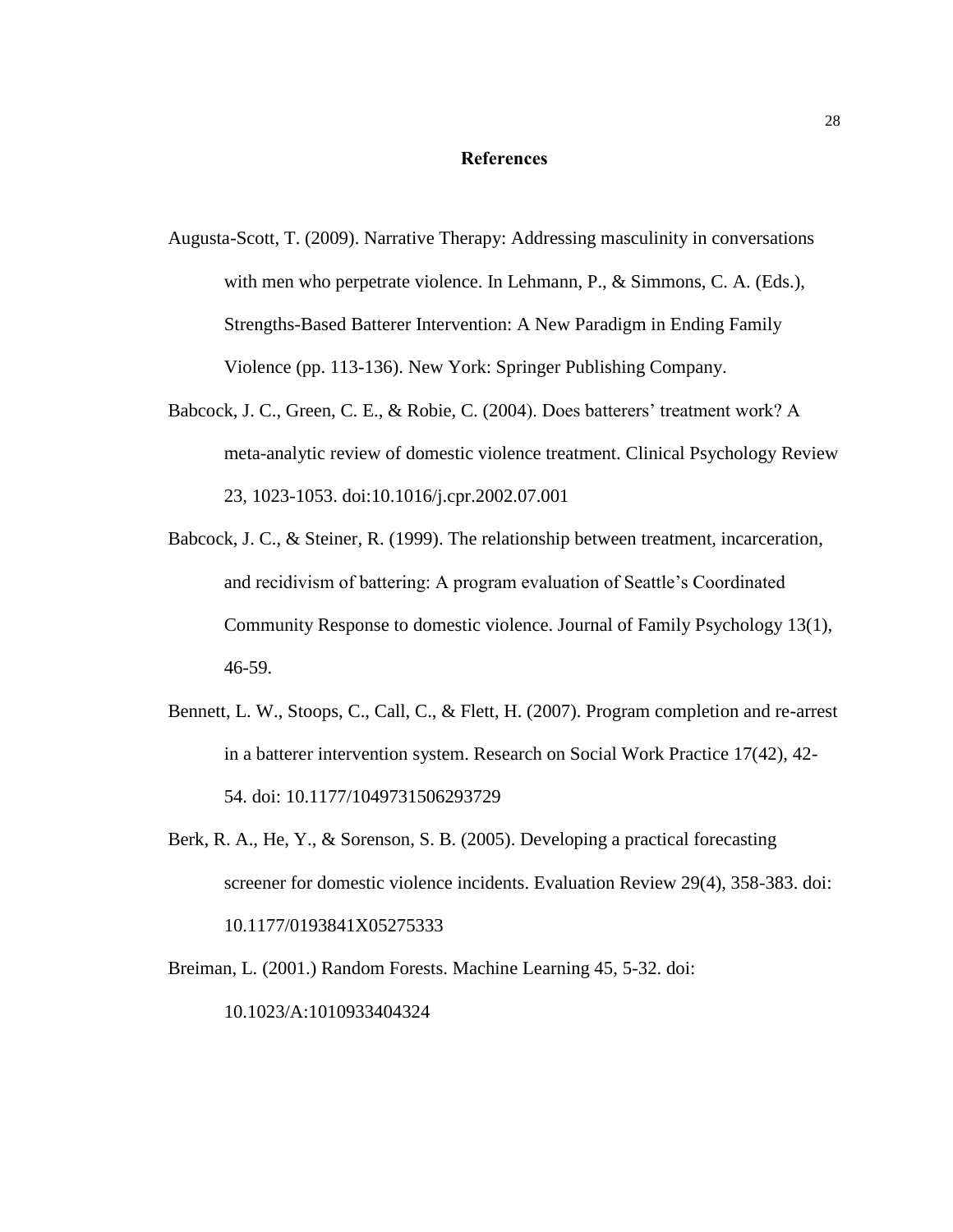Cadsky, O., Hanson, R. K., Crawford, M., & Lalonde, C. (1996). Attrition from a male batterer treatment program: Client-treatment congruence and lifestyle instability. Violence and Victims 11(1), 51-64.

Casserly, M. (2012). "The most dangerous U.S. cities for women." Forbes. Retrieved on Dec 13, 2015 from http://www.forbes.com/sites/meghancasserly/2012/04/26/most-dangerous-uscities-women-anchorage-fairbanks-flint/.

- De'ath, G., & Fabricius, K. E. (2000). Classification and regression trees: A powerful yet simple technique for ecological data analysis. Ecology 81, 3178-3192. doi: 10.2307/177409
- Dia, D. A., Simmons, C. A., Oliver, M. A., & Cooper, R. L. (2009). Motivational interviewing for perpetrators of intimate partner violence. In Lehmann, P., & Simmons, C. A. (Eds.), Strengths-Based Batterer Intervention: A New Paradigm in Ending Family Violence (pp. 87-112). New York: Springer Publishing Company.
- Dunford, F. W. (2000). The San Diego Navy Experiment: An assessment of interventions for men who assault their wives. Journal of Consulting and Clinical Psychology 68(3), 468-476. doi: 10.1037//0022-006X.68.3.468
- Dutton, D. G., & Corvo, K. (2006). Transforming a flawed policy: A call to revive psychology and science in domestic violence research and practice. Aggression and Violent Behavior 11, 457-483. doi:10.1016/j.avb.2006.01.007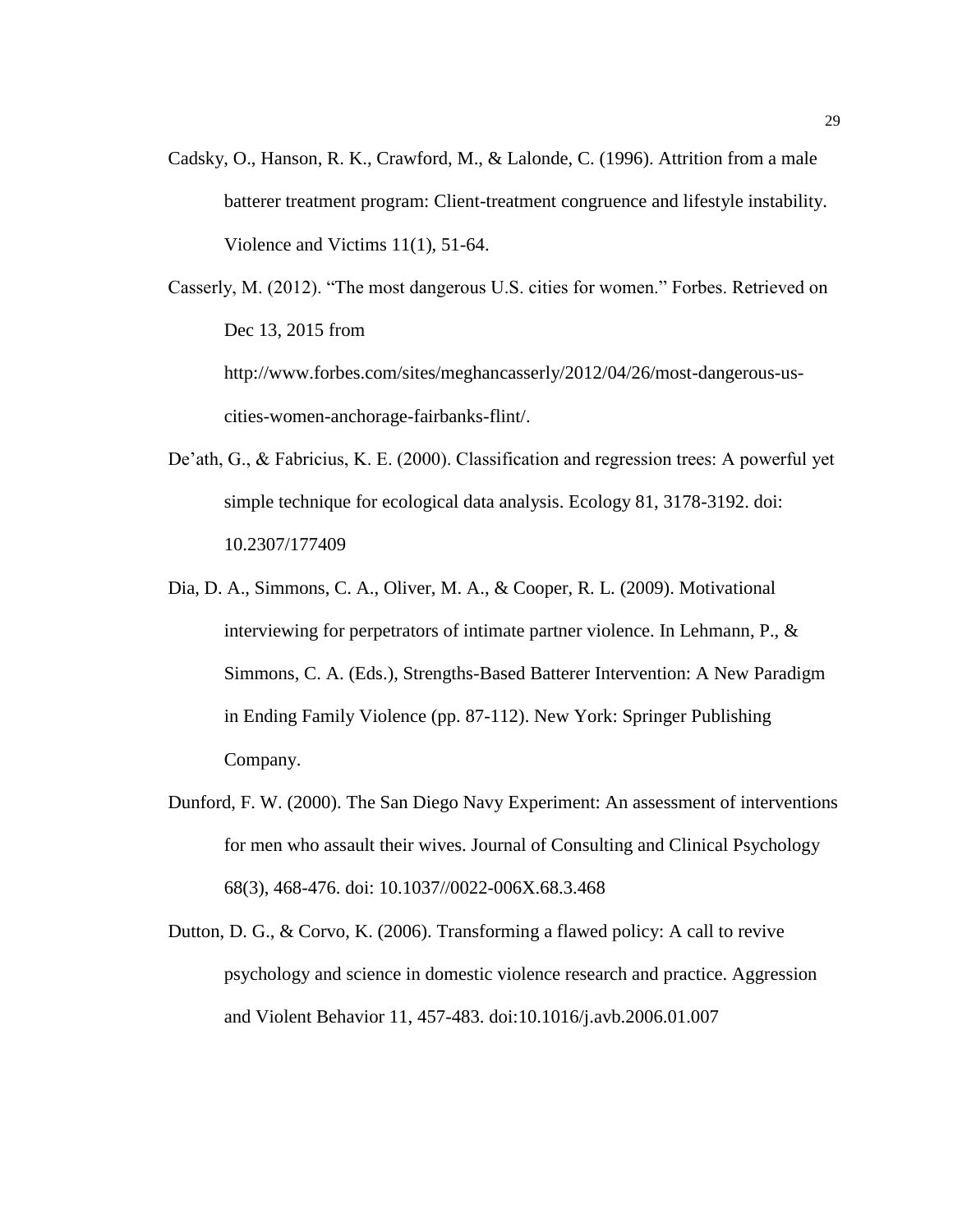- Dutton, D. G., & Corvo, K. (2007). The Duluth Model: A data-impervious paradigm and a failed strategy. Aggression and Violent Behavior 12, 658-667. doi: 10.1016/j.avb.2007.03.002
- Eckhardt, C. I., & Schram, J. (2009). Cognitive behavioral interventions for partnerabusive men. In Lehmann, P., & Simmons, C. A. (Eds.), Strengths-Based Batterer Intervention: A New Paradigm in Ending Family Violence (pp. 137-188). New York: Springer Publishing Company.
- Feder, L., & Dugan, L. (2002). A test of the efficacy of court-mandated counseling for domestic violence offenders: The Broward Experiment. Justice Quarterly 19(2), 343-375. doi: 10.1080/07418820200095271
- Feder, L., & Wilson, D. B. (2005). A meta-analytic review of court-mandated batterer intervention programs: Can courts affect abusers' behavior? Journal of Experimental Criminology 1, 239-262.
- Fruzzetti, A. E., & Levensky, E. R. (2000). Dialectical behavioral therapy for domestic violence: Rationale and procedures. Cognitive and Behavioral Practice 7, 435- 447.
- Garland, E. L., & Fredrickson, B. L. (2009). Application of the Broaden-and-Build Theory of Positive Emotions to intimate partner violence. In Lehmann, P., & Simmons, C. A. (Eds.), Strengths-Based Batterer Intervention: A New Paradigm in Ending Family Violence (pp. 189-216). New York: Springer Publishing Company.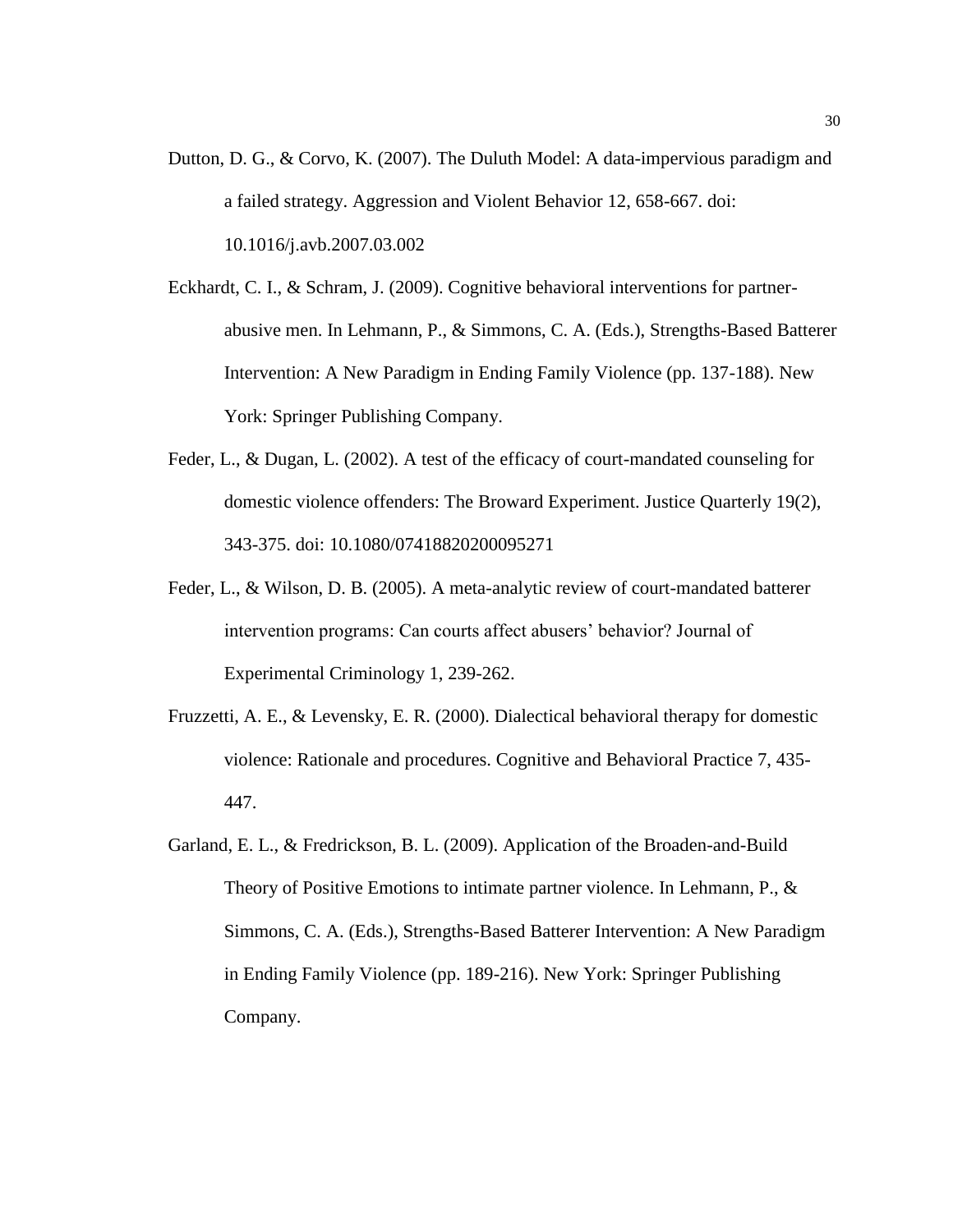- Gondolf, E. W. (1997). Patterns of reassult in batterer programs. Violence and Victims 12(4), 373-387.
- Gondolf, E. W. (2004). Evaluating batterer counseling programs: A difficult task showing some effects and implications. Aggression and Violent Behavior 9, 605- 631. doi:10.1016/j.avb.2003.06.001
- Gondolf, E. W. (2007). Theoretical and research support for the Duluth Model: A reply to Dutton and Corvo. Aggression and Violent Behavior 12, 644-657. doi:10.1016/j.avb.2007.03.001
- Gordon, J. A., & Moriarty, L. J. (2003). The effects of domestic violence batterer treatment on domestic violence recidivism: The Chesterfield County experience. Criminal Justice and Behavior 30, 118-134. doi: 10.1177/0093854802239166
- Hamberger, L. K. (1997). Cognitive behavioral treatment of men who batter their partners. Cognitive and Behavioral Practice 4, 147-169.
- Hochachka, W. M., Caruana, R., Fink, D., Munson, A., Riedewald, M., Sorokina, D., & Kelling, S. (2007). Data-mining discovery of pattern and process in ecological systems. Journal of Wildlife Management 71, 2427-2437. doi: 10.2193/2006-503
- Labriola, M., Rempel, M., & Davis, R. C. (2005). Testing the effectiveness of batterer programs and judicial monitoring: Results from a randomized trial at the Bronx Misdemeanor Domestic Violence Court. Washington, D.C.: National Institute of Justice.
- Langlands, R. L, Ward, T., & Gilchrist, E. (2009). Applying the Good Lives Model to male perpetrators of domestic violence. In Lehmann, P., & Simmons, C. A.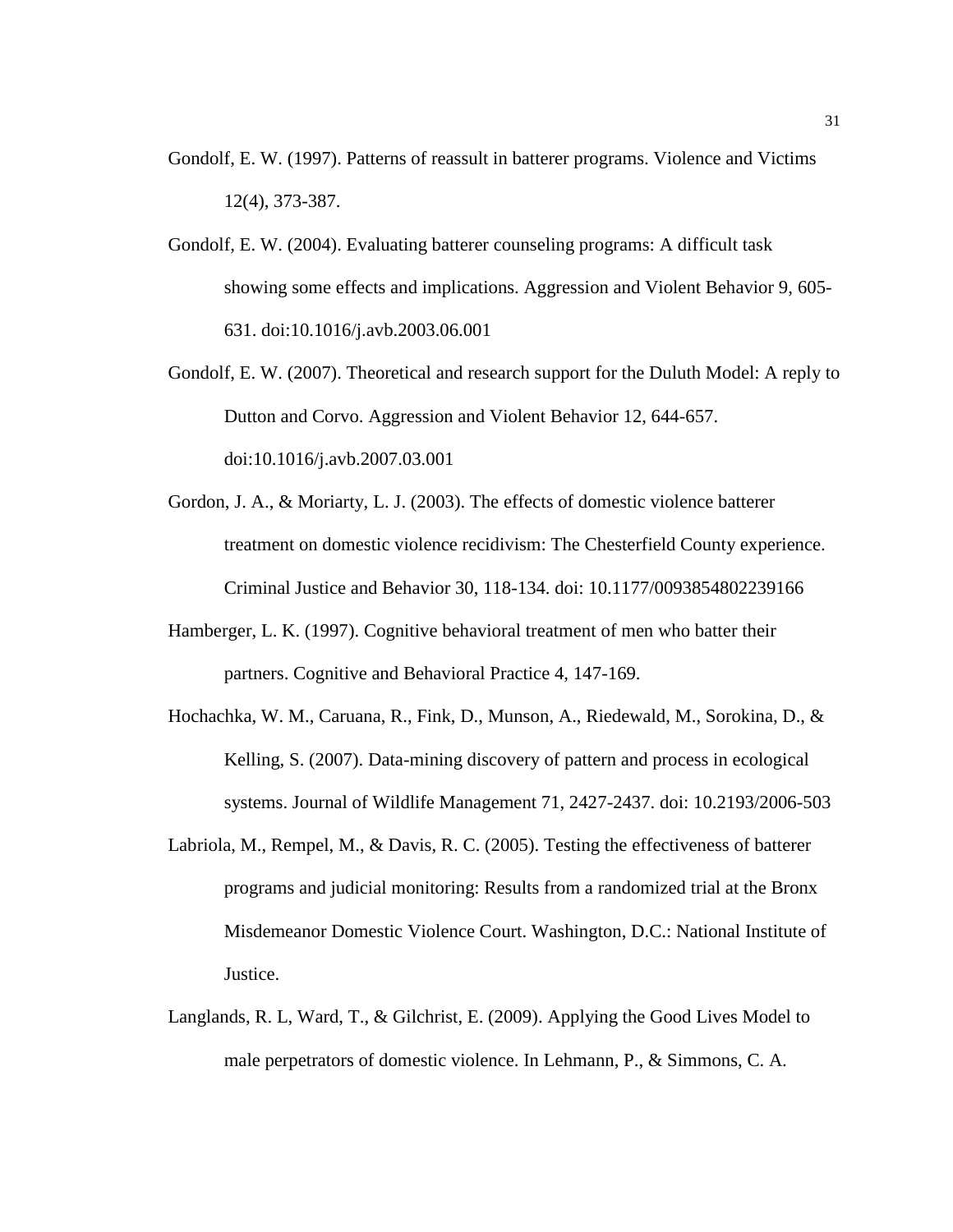(Eds.), Strengths-Based Batterer Intervention: A New Paradigm in Ending Family Violence (pp. 217-236). New York: Springer Publishing Company.

- Lee, M. Y., Uken, A., & Sebold, J. (2009). Accountability for change: Solution-focused treatment of domestic violence offenders. In Lehmann, P., & Simmons, C. A. (Eds.), Strengths-Based Batterer Intervention: A New Paradigm in Ending Family Violence (pp. 55-86). New York: Springer Publishing Company.
- Lehmann, P., & Simmons, C. A. (2009). The state of batterer intervention programs: An analytical discussion. In Lehmann, P., & Simmons, C. A. (Eds.), Strengths-Based Batterer Intervention: A New Paradigm in Ending Family Violence (pp. 3-37). New York: Springer Publishing Company.
- Liaw, A., & Wiener, M. (2002.) Classification and regression by randomForest. R News 2(3), 18-22.
- Matamonasa-Bennett, A. (2013). "Until People are Given the Right to Be Human Again": Voices of American Indian men on domestic violence and traditional cultural values. American Indian Culture and Research Journal 37(4), 25-52.
- Maxwell, C. D., Davis, R. C., & Taylor, B. G. (2010). The impact of length of domestic violence treatment on the patterns of subsequent intimate partner violence. Journal of Experimental Criminology 6, 475-497. doi: 10.1007/s11292-010-9106- 4.
- Mending the Sacred Hoop Technical Assistance Project. (1995). Tracking and Monitoring: Building a Coordinated Community Response in Native Communities. Retrieved May 16, 2014 from [www.mshoop.org.](http://www.mshoop.org/)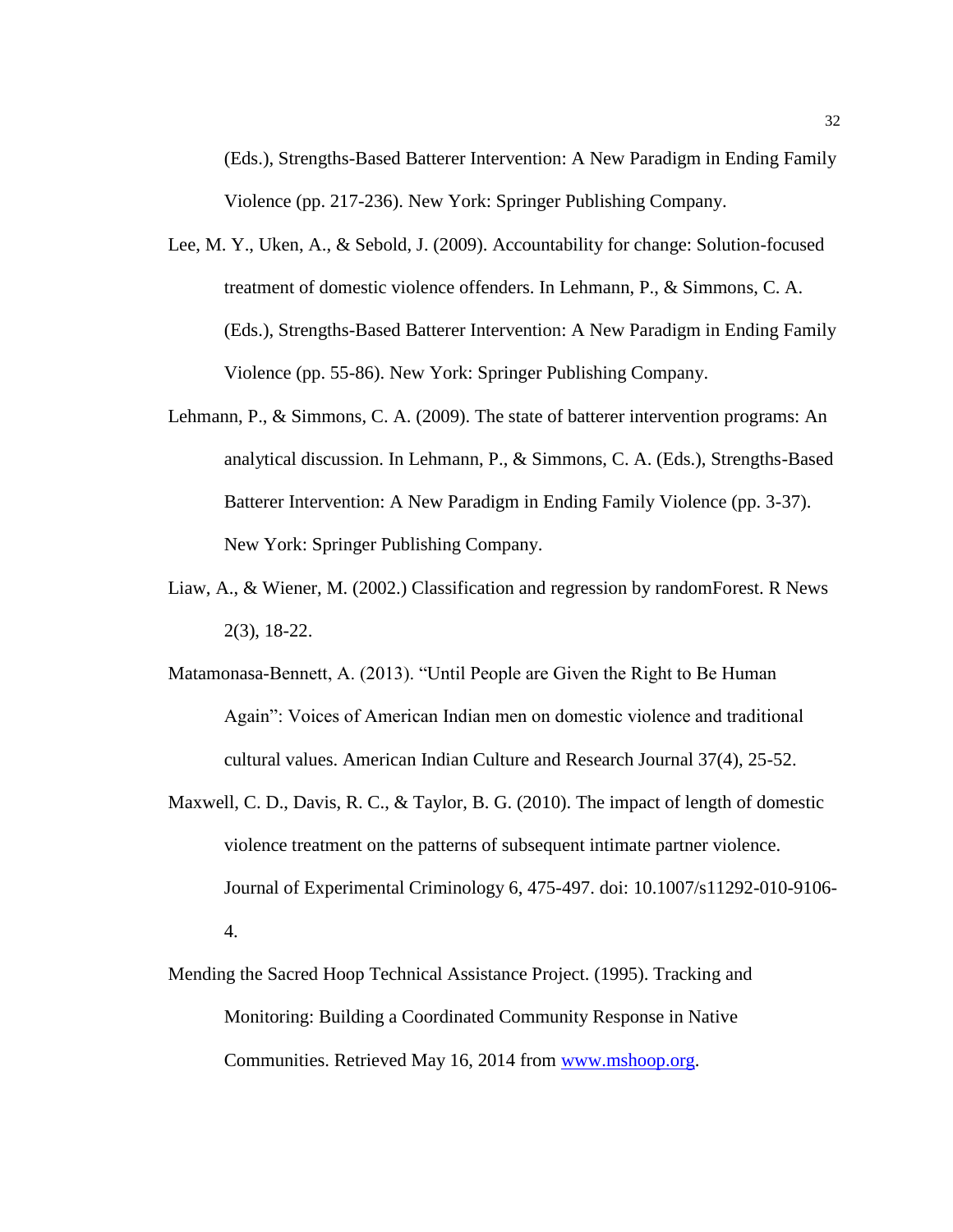- Morrell, T. M., Elliott, J. D., Murphy, C. M., & Taft, C. T. (2003). Cognitive behavioral and supportive group treatments for partner-violent men. Behavior Therapy 34, 77-95.
- Oden, H. (ed). (1995). Addressing Domestic Violence in Native Communities: Introductory Manual. Mending the Sacred Hoop Technical Assistance Project: Duluth, MN.
- Oden, H. (ed). (2007). Returning Men to Honor: Tribal Men's Program / Batterer Intervention Program Development Workbook. Mending the Sacred Hoop Technical Assistant: Duluth, MN. Retrieved May 16, 2014 from [www.mshoop.org.](http://www.mshoop.org/)
- Olver, M. E, Stockdale, K. C., & Wormith, J. S. (2011). A meta-analysis of predictors of offender treatment attrition and its relationship to recidivism. Journal of Consulting and Clinical Psychology 79(1), 6-21. doi: 10.1037/a0022200
- Palmer, S. E., Brown, R. A. & Barrera, M. E. (1992). Group treatment programs for abusive husbands: Long-term evaluation. American Journal of Orthopsychiatry 62(2), 276-283.
- Pence, E., & Paymar, M. (1993). Education groups for men who batter: The Duluth Model. New York: Springer.
- Rosay, A. (2015). "Alaska Victimization Survey: Research on violence against women in Alaska." University of Alaska Anchorage Justice Center. Retrieved on December 12, 2015 from http://justice.uaa.alaska.edu/avs/index.html.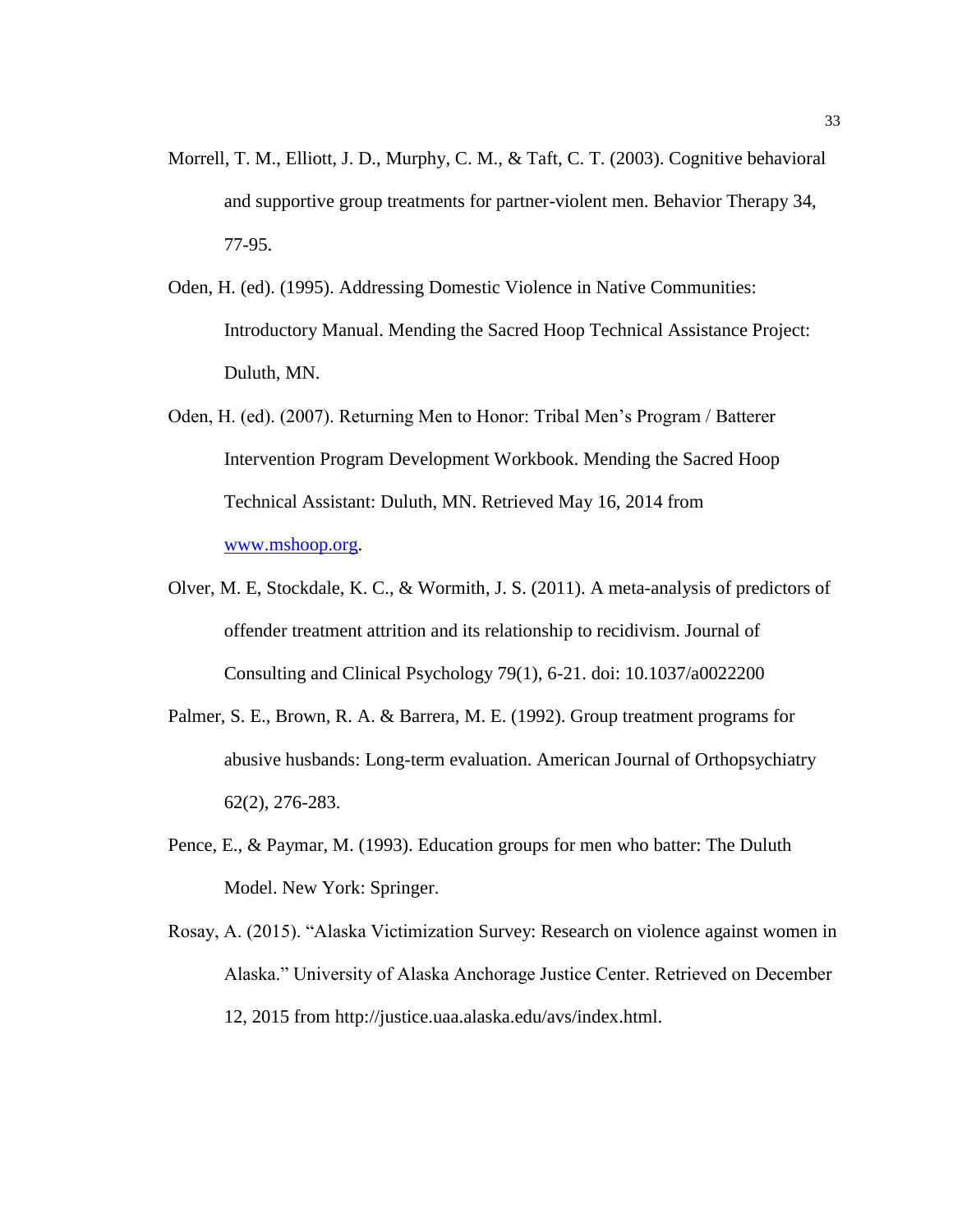- Saunders, D. G. (1996). Feminist-cognitive-behavioral and process-psychodynamic treatments for men who batter: Interaction of abuser traits and treatment models. Violence and Victims 11, 393-414.
- Saunders, D. G. (2008). Group interventions for men who batter: A summary of program descriptions and research. Violence and Victims 23(2), 156-172. doi: 10.1891/0886-6708.23.2.156
- Saunders, D. G., & Hamill, R. M. (2003). Violence against women: Synthesis of research on offender interventions. Retrieved May 16, 2014 from <https://www.ncjrs.gov/pdffiles1/nij/grants/201222.pdf>
- Shepherd, M. (1992). Predicting batterer recidivism five years after community intervention. Journal of Family Violence 7(3), 167-178. doi: 10.1007/BF00979025
- Stith, S. M., Rosen, K. H., McCollum, E. E., & Thomsen, C. J. (2004). Treating marital violence within intact couple relationships: Outcomes of multi-couple versus individual couple therapy. Journal of Marital and Family Therapy 30(3), 305-318. doi:10.1111/j.1752-0606.2004.tb01242.x
- Svetnik, V., Liaw, A., Tong, C., Culberson, J. C., Sheridan, R. P., & Feuston, B. P. (2003). Random Forest: A classification and regression tool for compound classification and QSAR modeling. Journal of Chemical Informatics and Computer Science 43, 1947-1958.